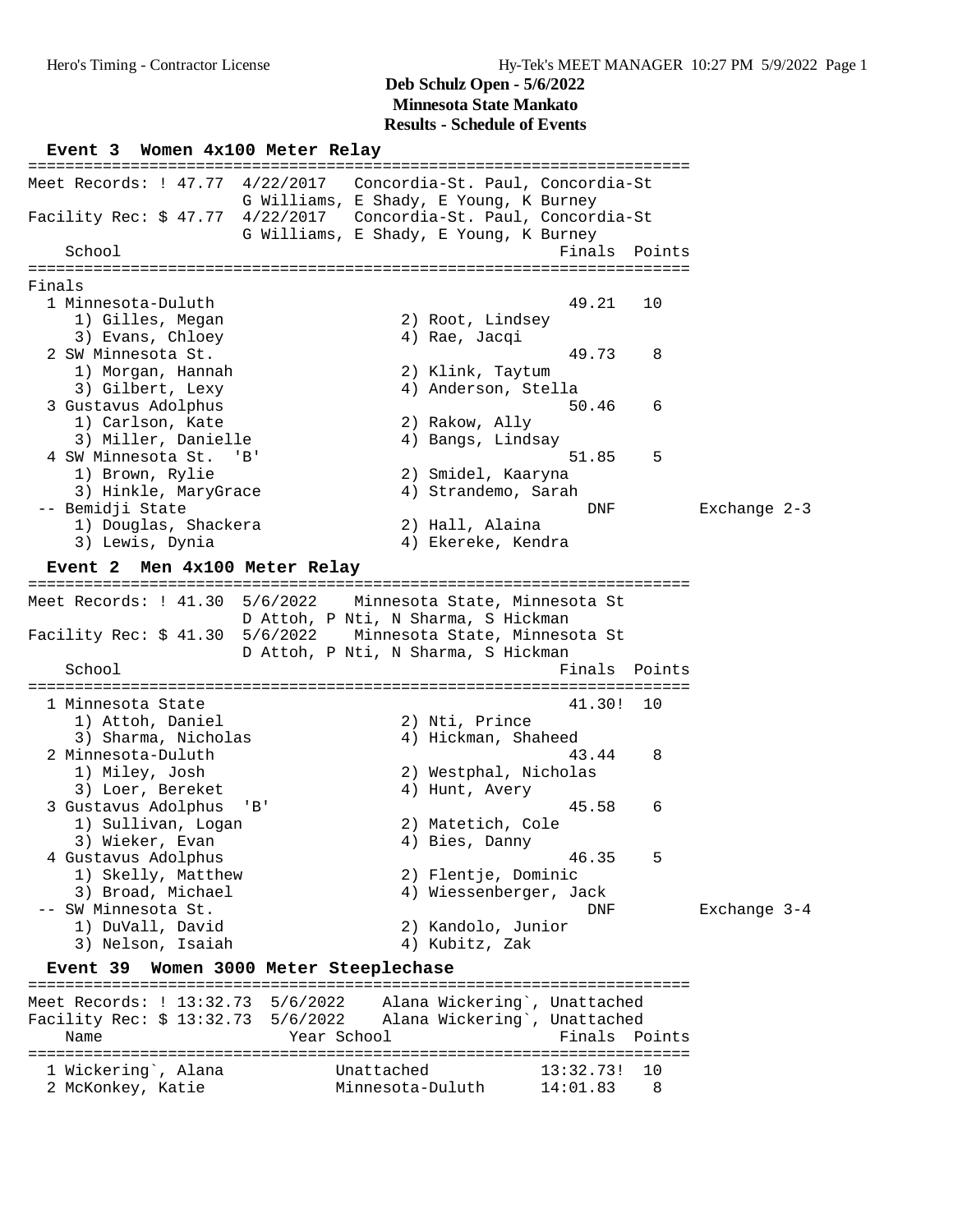| Event 39 Women 3000 Meter Steeplechase                       |                                        |                 |                       |              |
|--------------------------------------------------------------|----------------------------------------|-----------------|-----------------------|--------------|
| 3 Paulson, Lindsey                                           | Gustavus Adolphus                      | 15:04.42        | 6                     |              |
| -- Schotter, Abby                                            | SW Minnesota St.                       | DNF             |                       |              |
| Event 40 Men 3000 Meter Steeplechase                         |                                        |                 |                       |              |
|                                                              |                                        |                 |                       |              |
| Meet Records: ! 9:37.10 5/6/2022 Ben Haberman, Augustana (S  |                                        |                 |                       |              |
| Facility Rec: \$ 9:37.10 5/6/2022 Ben Haberman, Augustana (S |                                        |                 |                       |              |
| Name                                                         | Year School                            | Finals          | Points                |              |
|                                                              |                                        |                 |                       |              |
| 1 Haberman, Ben                                              | Augustana (S.D.)                       | 9:37.10!        | 10                    |              |
| 2 Fink, Isaac                                                | Augustana (S.D.)                       | 10:12.90        | 8                     |              |
| 3 Tegethoff, Caden                                           | Augustana (S.D.)                       | 10:20.45        | 6                     |              |
| 4 Kubat, Braydon                                             | Minnesota-Duluth                       | 10:45.09        | 5                     |              |
| 5 Kalsnes, Jonah                                             | Gustavus Adolphus                      | 11:02.27        | 4                     |              |
|                                                              |                                        |                 |                       |              |
| Women 100 Meter Hurdles<br><b>Event 8</b>                    | -------------------------------------- |                 |                       |              |
| Meet Records: ! 13.59 5/6/2022                               | Denisha Cartwright, Minnesota St       |                 |                       |              |
| Facility Rec: \$ 13.59 5/6/2022                              | Denisha Cartwright, Minnesota St       |                 |                       |              |
| Name                                                         | Year School                            | Prelims Wind H# |                       |              |
|                                                              |                                        |                 |                       |              |
| Preliminaries                                                |                                        |                 |                       |              |
| 1 Cartwright, Denisha                                        | Minnesota State                        | 13.38Q          | 2.8<br>1              |              |
| 2 Malone, Kynnedi                                            | Minnesota State                        | 14.15Q          | $\overline{2}$<br>2.9 |              |
| 3 Shirek, Isatu                                              | SW Minnesota St.                       | 14.29Q          | 3<br>2.6              |              |
| 4 Lewis, Dynia                                               | Bemidji State                          | 14.47q          | $\overline{a}$<br>2.9 |              |
| 5 Brennen, Lyric                                             | Minnesota State                        | 14.74q          | $\overline{2}$<br>2.9 |              |
| 6 Romig, Shelby                                              | St. Cloud State                        | 14.86q          | $\mathbf{1}$<br>2.8   |              |
| 7 Miller, Danielle                                           | Gustavus Adolphus                      | 15.36q          | $\overline{a}$<br>2.9 |              |
| 8 Paschka, Kaye                                              | Augustana (S.D.)                       | 15.50q          | $\mathbf{1}$<br>2.8   |              |
| 9 Huetten, Makenna                                           | Gustavus Adolphus                      | 15.79q          |                       | 2.8 1 15.782 |
| 10 Gilles, Megan                                             | Minnesota-Duluth                       | 15.79           |                       | 2.6 3 15.783 |
| 11 Pedroso, Maria                                            | Augustana (S.D.)                       | 16.13           | $\overline{a}$<br>2.9 |              |
| 12 Stone, Zoe                                                | Minnesota State                        | 16.33           | $\mathbf{1}$<br>2.8   |              |
| 13 Fultz, Natalie                                            | Bemidji State                          | 16.50           | 2.6 <sup>3</sup>      |              |
| 14 Mlejnek, Jasmine                                          | Minnesota State                        | 17.19           | 2.6 <sup>3</sup>      |              |
| 15 Neece, Michelle                                           | Augustana (S.D.)                       | 18.11           | $2.8$ 1               |              |
| 16 Gaebe, Erica                                              | Gustavus Adolphus                      | 19.59           | $\overline{2}$<br>2.9 |              |
| -- Curtice, Emily                                            | Bemidji State                          | DNF             | $\mathbf{1}$<br>2.8   |              |
| Event 7 Men 110 Meter Hurdles                                |                                        |                 |                       |              |
|                                                              |                                        |                 |                       |              |
| Meet Records: ! 14.05 5/6/2022                               | Kornelius Klah, Unattached             |                 |                       |              |
| Facility Rec: $$14.05$ 5/6/2022                              | Kornelius Klah, Unattached             |                 |                       |              |
| Name                                                         | Year School                            | Prelims         | Wind H#               |              |
|                                                              |                                        |                 |                       |              |
| 1 Klah, Kornelius                                            | Unattached                             | 14.080          | 1.2<br>2              |              |
| 2 Durnin, Nick                                               | Minnesota State                        | 14.31Q          | 0.7<br>$\mathbf{1}$   |              |
| 3 Lokonobei, Lawrence                                        | Augustana (S.D.)                       | 14.25q          | $\overline{2}$<br>1.2 |              |
| 4 Christiansen, Abel                                         | Minnesota State                        | 14.52q          | $\overline{2}$<br>1.2 |              |
| 5 Martens, Andrew                                            | Augustana (S.D.)                       | 14.67q          | 1<br>0.7              |              |
| 6 Adams, Justus                                              | Minnesota State                        | 14.68q          | 0.7<br>1              |              |
| 7 Mandel, Ben                                                | Sioux Falls                            | 14.71q          | $\overline{a}$<br>1.2 |              |
| 8 Evasku, Darion                                             | Unattached                             | 15.42q          | $\overline{2}$<br>1.2 |              |
| 9 Kubitz, Zak                                                | SW Minnesota St.                       | 15.88q          | 2<br>1.2              |              |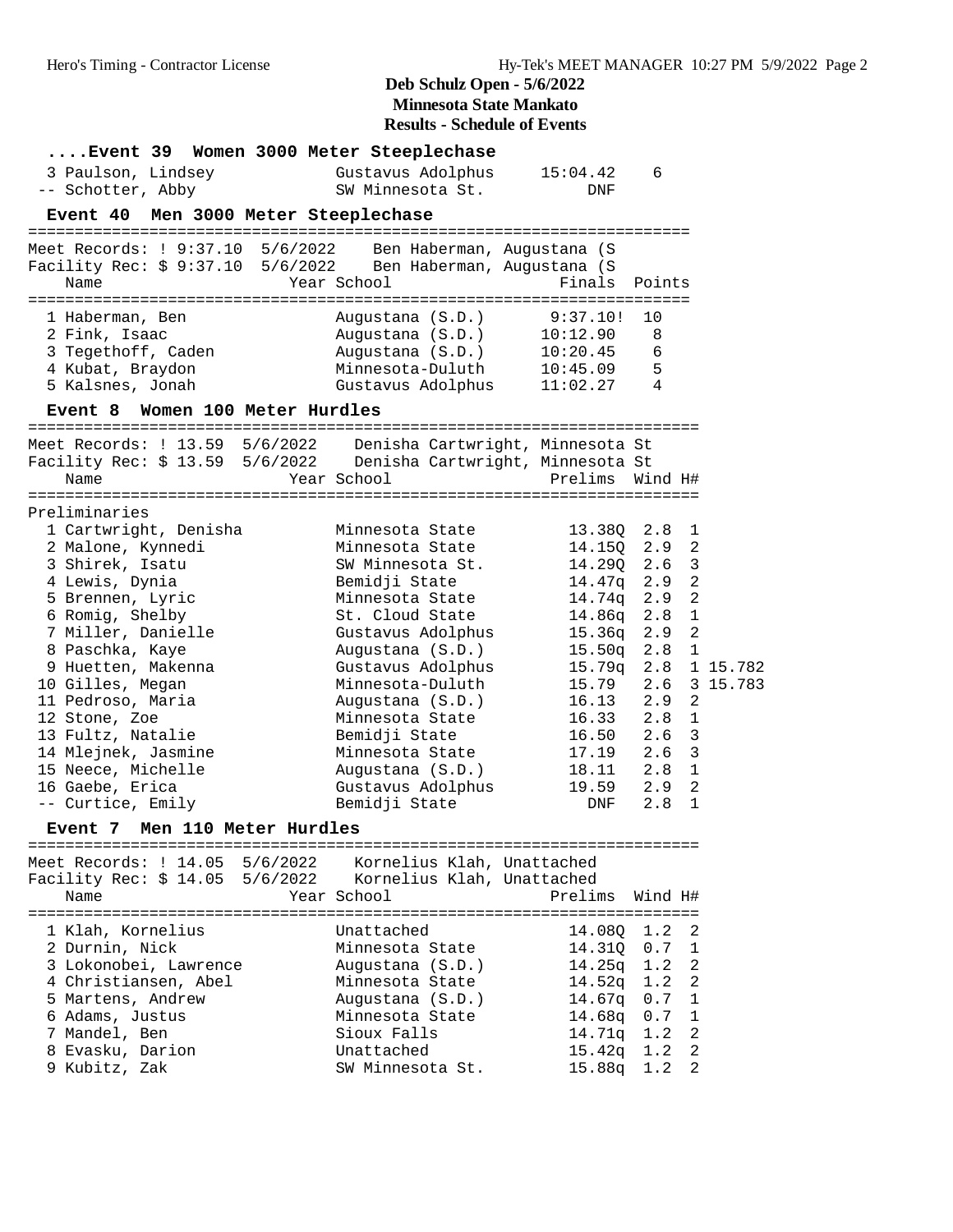## **Deb Schulz Open - 5/6/2022 Minnesota State Mankato**

**Results - Schedule of Events**

|      | 10 Clark, Jack                                                                                                                                                                                                                                                                                                                                                                                                                                                                    |  |  |                               | Event 7 Men 110 Meter Hurdles<br>SW Minnesota St. 16.44 0.7 1                                                                                                                                                                                                                                                                                                                                                                                         |                                                                                                                                                                                                                                                                      |                                                                                                       |                                                                                                                                              |                                |
|------|-----------------------------------------------------------------------------------------------------------------------------------------------------------------------------------------------------------------------------------------------------------------------------------------------------------------------------------------------------------------------------------------------------------------------------------------------------------------------------------|--|--|-------------------------------|-------------------------------------------------------------------------------------------------------------------------------------------------------------------------------------------------------------------------------------------------------------------------------------------------------------------------------------------------------------------------------------------------------------------------------------------------------|----------------------------------------------------------------------------------------------------------------------------------------------------------------------------------------------------------------------------------------------------------------------|-------------------------------------------------------------------------------------------------------|----------------------------------------------------------------------------------------------------------------------------------------------|--------------------------------|
|      |                                                                                                                                                                                                                                                                                                                                                                                                                                                                                   |  |  |                               |                                                                                                                                                                                                                                                                                                                                                                                                                                                       |                                                                                                                                                                                                                                                                      |                                                                                                       |                                                                                                                                              |                                |
|      |                                                                                                                                                                                                                                                                                                                                                                                                                                                                                   |  |  | Event 12 Women 100 Meter Dash |                                                                                                                                                                                                                                                                                                                                                                                                                                                       |                                                                                                                                                                                                                                                                      |                                                                                                       |                                                                                                                                              |                                |
| Name |                                                                                                                                                                                                                                                                                                                                                                                                                                                                                   |  |  |                               | Meet Records: ! 11.93 4/22/2017  Danielle Kohlwey, Minnesota-Du<br>Facility Rec: \$ 11.93 4/22/2017  Danielle Kohlwey, Minnesota-Du<br>Year School                                                                                                                                                                                                                                                                                                    | Prelims Wind H#                                                                                                                                                                                                                                                      |                                                                                                       |                                                                                                                                              |                                |
|      | 1 Cartwright, Denisha<br>2 Henderson, Kanya<br>3 Jones, Caitlyn<br>4 Hall, Alaina<br>5 Woodard, Mackenzie<br>6 Ekereke, Kendra<br>7 Meyers, Natalie<br>8 Douglas, Shackera<br>9 Adler, Grayce<br>10 Anderson, Stella<br>11 Strandemo, Sarah<br>12 Gilbert, Lexy<br>13 Zelee, Mercy<br>14 Brower, Jaidyn<br>15 Reyes, Karla<br>16 Evans, Chloey<br>17 Thomley, Olivia<br>18 Petersen, Katie<br>19 Bangs, Lindsay<br>20 Sunnarborg, Samantha<br>21 Brown, Rylie<br>22 Smith, Amanda |  |  | Event 11 Men 100 Meter Dash   | Minnesota State<br>Sioux Falls<br>Minnesota State<br>Bemidji State<br>Minnesota State<br>Bemidji State<br>Sioux Falls<br>Bemidji State<br>Augustana (S.D.)<br>SW Minnesota St.<br>SW Minnesota St.<br>SW Minnesota St.<br>Minnesota State<br>Winona State<br>Minnesota State<br>Minnesota-Duluth<br>Gustavus Adolphus<br>Gustavus Adolphus 13.51 1.6<br>Gustavus Adolphus 13.57 1.6<br>Minnesota State 13.58 2.3<br>SW Minnesota St.<br>Bemidji State | 11.410 3.3<br>11.95Q 1.6<br>$12.24Q$ 2.3<br>12.28q 2.3<br>12.30q 3.3<br>$12.33q$ $1.6$<br>12.43q   1.6<br>12.48q 3.3<br>12.64q 3.3<br>12.74<br>$12.83$ $3.3$<br>$12.85$ $2.3$<br>12.94<br>12.96 1.6<br>$13.21$ $2.3$<br>13.27<br>$13.37$ $3.3$<br>13.66 2.3<br>13.99 | 2.3<br>1.6<br>1.6<br>2.3                                                                              | 1<br>2<br>3<br>3<br>1<br>2<br>2<br>1<br>1<br>3<br>$\mathbf 1$<br>3<br>2<br>$\overline{a}$<br>3<br>2<br>$\mathbf{1}$<br>2<br>2<br>3<br>3<br>3 |                                |
| Name |                                                                                                                                                                                                                                                                                                                                                                                                                                                                                   |  |  |                               | Meet Records: ! 10.49  5/6/2022  Ezekiel Clark, Minnesota St<br>Facility Rec: \$ 10.44 5/2/2012 Sean King, Minnesota<br>Year School                                                                                                                                                                                                                                                                                                                   | Prelims Wind H#                                                                                                                                                                                                                                                      |                                                                                                       |                                                                                                                                              |                                |
|      | 1 Sharma, Nicholas<br>2 Nti, Prince<br>3 Clark, Ezekiel<br>4 Marks, Steven<br>5 Donahue, Joe<br>6 Hickman, Shaheed<br>7 Berends, Luke<br>8 Makela, Tyler<br>9 Miley, Josh<br>10 Davis, Melik<br>11 Shaner, Jon<br>12 Skelly, Matthew<br>13 Westphal, Nicholas<br>14 Schmitt, Max<br>15 Flentje, Dominic<br>16 DuVall, David<br>17 Montplaisir, Matthew<br>18 Abdi, Muse                                                                                                           |  |  |                               | Minnesota State<br>Minnesota State 10.68Q 2.9<br>Minnesota State<br>Minnesota State<br>Sioux Falls<br>Minnesota State<br>Augustana (S.D.)<br>Minnesota State<br>Minnesota-Duluth<br>Augustana (S.D.)<br>Minnesota State<br>Gustavus Adolphus<br>Minnesota-Duluth<br>SW Minnesota St.<br>Gustavus Adolphus<br>SW Minnesota St.<br>Unattached<br>Augustana (S.D.)                                                                                       | $10.64Q$ 3.0 2<br>10.70Q<br>10.77q 3.0 2<br>10.78q<br>10.87q<br>11.10q<br>11.10q<br>11.10q<br>11.25<br>11.33<br>11.41<br>11.43<br>11.46<br>11.51<br>11.52<br>11.60<br>11.63                                                                                          | 0.6<br>2.9<br>0.6<br>3.0<br>3.0<br>2.9<br>2.9<br>0.6<br>3.0<br>3.0<br>3.0<br>2.9<br>0.6<br>0.6<br>2.9 | 3<br>1<br>3<br>1<br>3<br>3<br>$1\,$<br>2<br>2<br>2<br>3<br>$\mathbf 1$<br>$1\,$<br>3                                                         | 2 11.095<br>2 11.098<br>11.100 |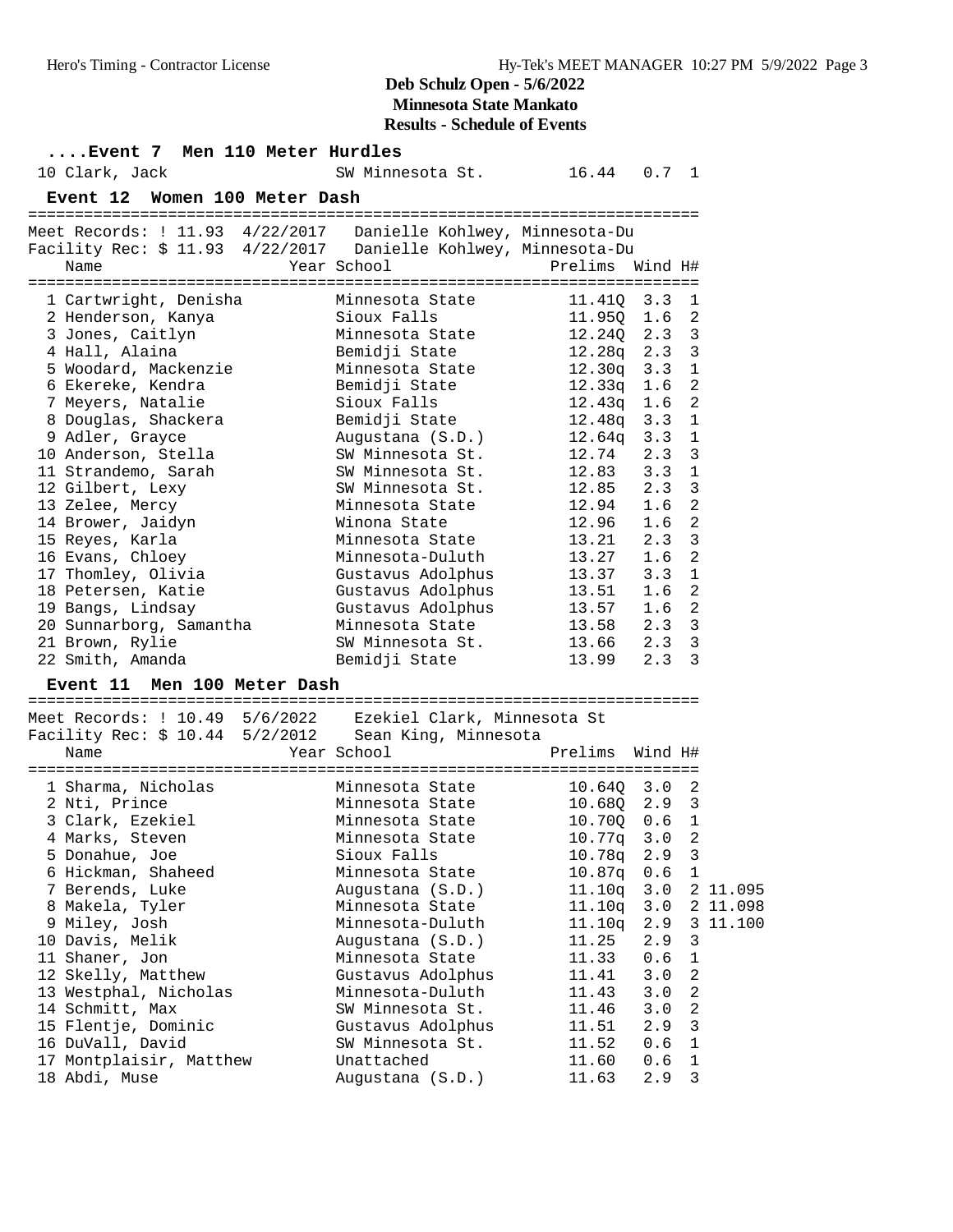## **Deb Schulz Open - 5/6/2022 Minnesota State Mankato**

**Results - Schedule of Events**

| Event 11 Men 100 Meter Dash                                      |                              |                    |                                |                                |
|------------------------------------------------------------------|------------------------------|--------------------|--------------------------------|--------------------------------|
| 19 Diaz, John                                                    | Gustavus Adolphus            | 12.25              | 2.9                            | 3                              |
| 20 Matetich, Cole                                                | Gustavus Adolphus            | 12.43              | 0.6                            | $\overline{1}$                 |
| Event 41 Men 100 Meter Dash Wheelchair                           |                              |                    |                                |                                |
| Meet Records: ! 15.22  5/6/2022   Noah Eckelberg, SW Minnesota   |                              |                    |                                |                                |
|                                                                  |                              |                    |                                |                                |
| Name                                                             | Year School                  | Finals Wind Points |                                |                                |
| Finals                                                           |                              |                    |                                |                                |
| 1 Eckelberg, Noah                                                | SW Minnesota St. 15.22!      |                    | 0.8                            | 1                              |
| Event 10 Women 400 Meter Dash                                    |                              |                    |                                |                                |
| Meet Records: ! 53.79  4/22/2017  Titania Markland, UNAT-Minneso |                              |                    |                                |                                |
| Facility Rec: \$ 53.79 4/22/2017 Titania Markland, UNAT-Minneso  |                              |                    |                                |                                |
| Name                                                             | Year School                  | Finals             |                                | H# Points                      |
|                                                                  |                              |                    |                                |                                |
| 1 Pietz, Maddy                                                   | Winona State                 | 57.84              | $\mathbf{1}$                   | 10                             |
| 2 Clifford, Sierra                                               | SW Minnesota St.             | 58.11              | $\mathbf{1}$                   | 8                              |
| 3 Myers, Rachel                                                  | Bemidji State                | 58.66              | $\mathbf{1}$                   | 6                              |
| 4 Mbenoun, Maryse                                                | Bemidji State                | 58.83              | $\mathbf{1}$                   | 5                              |
| 5 Bennett, Jadyn                                                 | Winona State                 | 59.44              | $\overline{2}$                 | $\sqrt{4}$                     |
| 6 Tillery, Skyler                                                | Bemidji State<br>Sioux Falls | 59.77<br>1:00.24   | $\mathbf{1}$<br>$\overline{a}$ | $\mathbf{3}$<br>$\overline{2}$ |
| 7 Mayers, Holly<br>8 Guerra-Reese, Marianna                      | St. Cloud State              | 1:00.55            | $\overline{a}$                 | $\mathbf{1}$                   |
| 9 Beckmann, Emily                                                | Minnesota State              | 1:01.01            | 3                              |                                |
| 10 Sonday, Lily                                                  | Augustana (S.D.)             | 1:01.50            | 2                              |                                |
| 11 Bares, Makenna                                                | Minnesota State              | 1:01.54            | 3                              |                                |
| 12 Becker, Jayda                                                 | Augustana (S.D.)             | 1:01.69            | 3                              |                                |
| 13 Geraets, Megan                                                | Gustavus Adolphus            | 1:02.16            | $\mathbf 1$                    |                                |
| 14 Mulder, Kaitlyn                                               | Augustana (S.D.)             | 1:02.34            | 2                              |                                |
| 15 Hauger, Sydney                                                | Gustavus Adolphus            | 1:02.61            | 3                              |                                |
| 16 Muhlenkamp, Rebekah                                           | Minnesota-Duluth             | 1:02.84            | 3                              |                                |
| 17 Lewis, Makayla                                                | Bemidji State                | 1:04.03            | $1\,$                          |                                |
| 18 Hanson, Brycelyn                                              | SW Minnesota St.             | 1:04.21            | 3                              |                                |
| 19 Selberg, Lillian                                              | Gustavus Adolphus            | 1:04.67            | $\overline{4}$                 |                                |
| 20 Helms-Leslie, Emilia                                          | Gustavus Adolphus            | 1:05.08            | 4                              |                                |
| 21 Schmidt, Elizabeth                                            | Augustana (S.D.)             | 1:05.63            | 2                              |                                |
| Event 9 Men 400 Meter Dash                                       |                              |                    |                                |                                |
| Meet Records: ! 48.09 4/16/2016                                  | Manni Egbujor, Augsburg      |                    |                                |                                |
| Facility Rec: \$ 48.09 4/16/2016                                 | Manni Egbujor, Augsburg      |                    |                                |                                |
| Name                                                             | Year School                  | Finals             |                                | H# Points                      |
| 1 Loer, Bereket                                                  | Minnesota-Duluth             | 49.50              | 1                              | 10                             |
| 2 Kulzer, Alex                                                   | Minnesota-Duluth             | 49.70              | 1                              | 8                              |
| 3 Kiehne, Carson                                                 | Unattached                   | 49.91              | $\mathbf{1}$                   | 6                              |
| 4 Gast, Dylan                                                    | Gustavus Adolphus            | 50.16              | $\mathbf{1}$                   | 5                              |
| 5 Croston, Alexander                                             | Minnesota-Duluth             | 50.68              | 1                              | 4                              |
| 6 Smith, Tyler                                                   | SW Minnesota St.             | 50.94              | 1                              | $\mathsf 3$                    |
| 7 Melton, Noah                                                   | Augustana (S.D.)             | 51.07              | 2                              | $\overline{a}$                 |
| 8 Decker, Denver                                                 | Sioux Falls                  | 51.29              | $\overline{2}$                 | $\mathbf{1}$                   |
| 9 Schumacher, Josh                                               | Augustana (S.D.)             | 52.42              | 2                              |                                |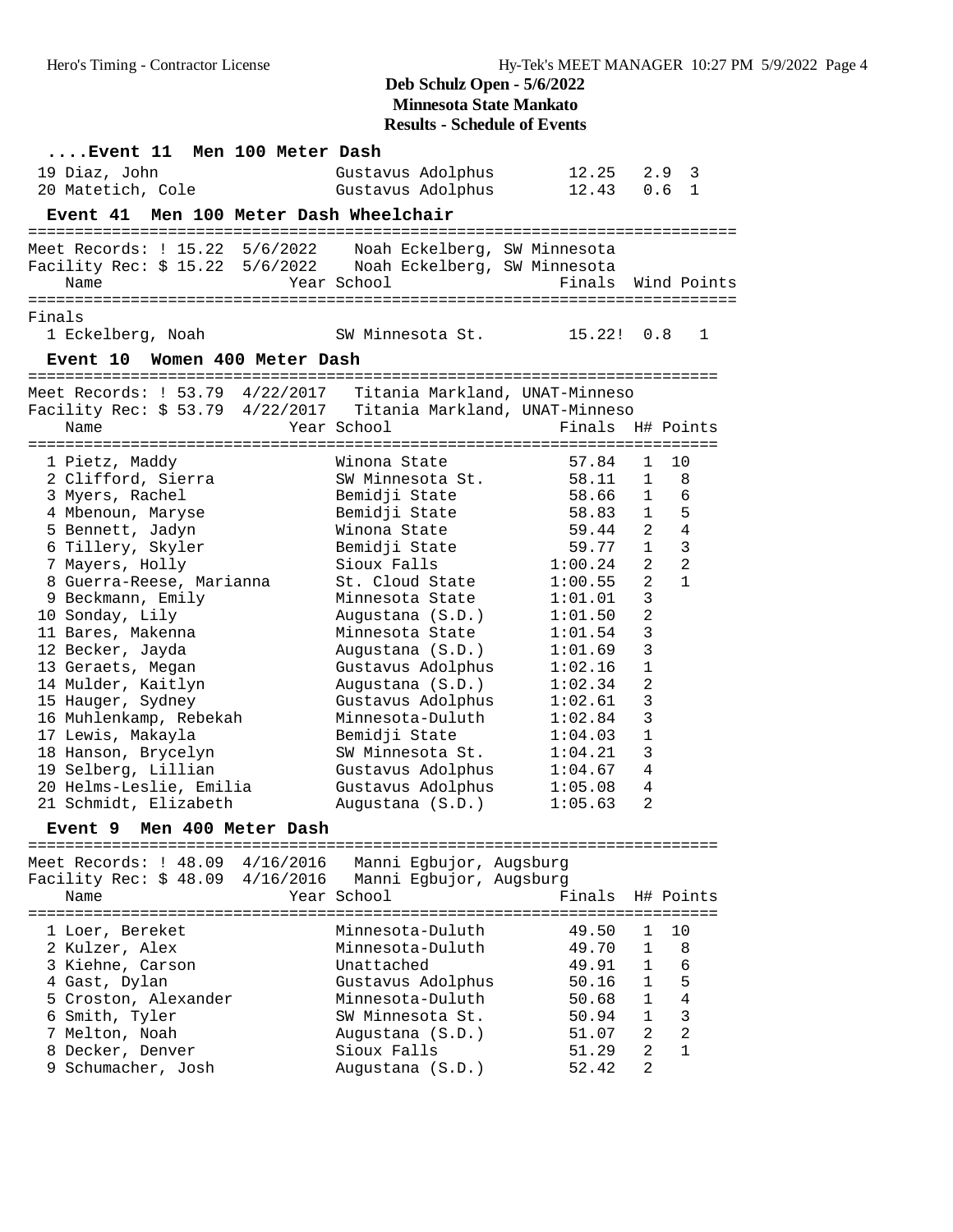| Event 9 Men 400 Meter Dash                                                                                                                                                                                                                              |                                                                                                                                                                                                |                                                                                       |                                                                                       |                                                                            |
|---------------------------------------------------------------------------------------------------------------------------------------------------------------------------------------------------------------------------------------------------------|------------------------------------------------------------------------------------------------------------------------------------------------------------------------------------------------|---------------------------------------------------------------------------------------|---------------------------------------------------------------------------------------|----------------------------------------------------------------------------|
| 10 Walker, Quinn<br>11 Dutton, Brady<br>12 Broad, Michael<br>13 Erickson, Jay<br>14 Bashir, Yahya<br>15 Fossen, Tennessee<br>16 Muller, Nicholas<br>17 Rauh, Robert<br>18 Maalim, Aweys<br>19 Drapac, Emerson<br>Event 42 Men 400 Meter Dash Wheelchair | Minnesota State<br>Unattached<br>Gustavus Adolphus 53.51<br>Gustavus Adolphus 53.61<br>Gustavus Adolphus 53.81<br>Gustavus Adolphus<br>Sioux Falls<br>Sioux Falls<br>Sioux Falls<br>Unattached | 52.89<br>53.26<br>53.89<br>54.00<br>54.43<br>55.95<br>56.81                           | 1<br>3<br>3<br>2<br>$\overline{2}$<br>2<br>$\overline{2}$<br>$\overline{3}$<br>3<br>3 |                                                                            |
|                                                                                                                                                                                                                                                         |                                                                                                                                                                                                |                                                                                       |                                                                                       |                                                                            |
| Meet Records: ! 52.69 5/6/2022  Noah Eckelberg, SW Minnesota<br>Facility Rec: \$ 52.69 5/6/2022 Noah Eckelberg, SW Minnesota<br>Name                                                                                                                    | Year School                                                                                                                                                                                    | Finals                                                                                | Points                                                                                |                                                                            |
| 1 Eckelberg, Noah                                                                                                                                                                                                                                       | SW Minnesota St.                                                                                                                                                                               | 52.69!                                                                                | 1                                                                                     |                                                                            |
| Event 7 Men 110 Meter Hurdles                                                                                                                                                                                                                           |                                                                                                                                                                                                |                                                                                       |                                                                                       |                                                                            |
| Meet Records: ! 14.05 5/6/2022 Kornelius Klah, Unattached<br>Facility Rec: \$ 14.05 5/6/2022 Kornelius Klah, Unattached<br>Name                                                                                                                         | Year School                                                                                                                                                                                    | Finals                                                                                |                                                                                       | Wind Points                                                                |
| 1 Klah, Kornelius<br>2 Lokonobei, Lawrence<br>3 Durnin, Nick<br>4 Martens, Andrew<br>5 Mandel, Ben<br>6 Christiansen, Abel<br>7 Kubitz, Zak<br>-- Evasku, Darion<br>-- Adams, Justus                                                                    | Unattached<br>Augustana (S.D.) 14.20<br>Minnesota State<br>Augustana (S.D.)<br>Sioux Falls<br>Minnesota State<br>SW Minnesota St. 15.58<br>Unattached<br>Minnesota State                       | 14.05!<br>14.38<br>14.79<br>DNF<br>DNF                                                | 1.3<br>1.3<br>1.3<br>1.3<br>1.3<br>1.3<br>1.3                                         | 10<br>8<br>6<br>5<br>$\overline{4}$<br>$\overline{3}$<br>2                 |
| Event 8 Women 100 Meter Hurdles                                                                                                                                                                                                                         |                                                                                                                                                                                                |                                                                                       |                                                                                       |                                                                            |
| Meet Records: ! 13.59 5/6/2022  Denisha Cartwright, Minnesota St<br>Facility Rec: \$ 13.59 5/6/2022  Denisha Cartwright, Minnesota St<br>Name                                                                                                           | Year School                                                                                                                                                                                    | Finals                                                                                |                                                                                       | Wind Points                                                                |
| 1 Cartwright, Denisha<br>2 Malone, Kynnedi<br>3 Lewis, Dynia<br>4 Shirek, Isatu<br>5 Romig, Shelby<br>6 Brennen, Lyric<br>7 Paschka, Kaye<br>8 Miller, Danielle<br>9 Huetten, Makenna                                                                   | Minnesota State<br>Minnesota State<br>Bemidji State<br>SW Minnesota St.<br>St. Cloud State<br>Minnesota State<br>Augustana (S.D.)<br>Gustavus Adolphus<br>Gustavus Adolphus                    | $13.59! +0.0$<br>14.16<br>14.32<br>14.37<br>14.80<br>15.23<br>15.63<br>15.85<br>16.27 | $+0.0$<br>$+0.0$<br>$+0.0$<br>$+0.0$<br>$+0.0$<br>$+0.0$<br>$+0.0$<br>$+0.0$          | 10<br>8<br>6<br>5<br>$\,4$<br>$\mathsf 3$<br>$\overline{a}$<br>$\mathbf 1$ |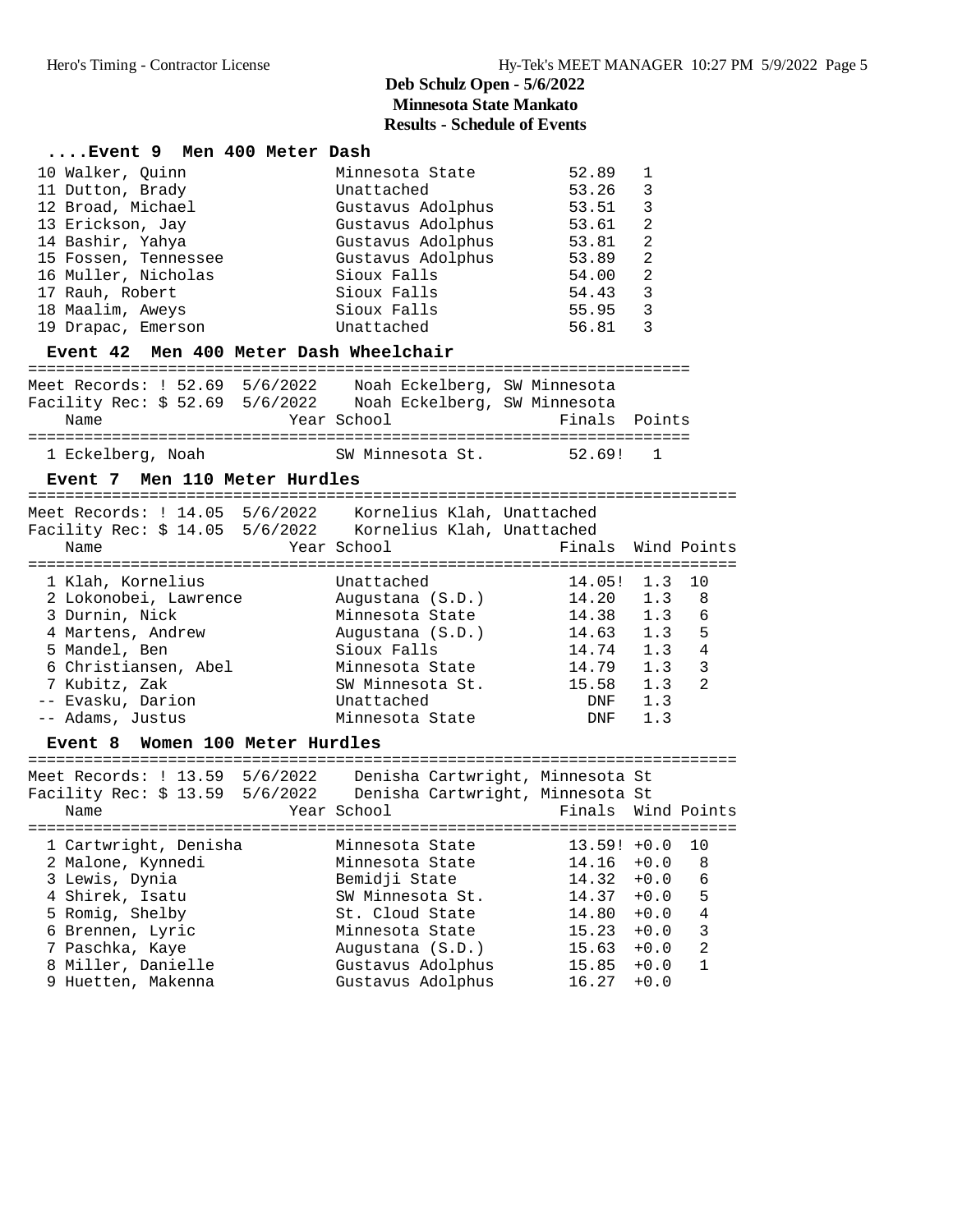Event 12 Women 100 Meter Dash

| Meet Records: ! 11.93 4/22/2017    Danielle Kohlwey, Minnesota-Du           |                         |                    |     |                |
|-----------------------------------------------------------------------------|-------------------------|--------------------|-----|----------------|
| Facility Rec: \$ 11.93 4/22/2017  Danielle Kohlwey, Minnesota-Du            |                         |                    |     |                |
| Name                                                                        | Year School <b>Sand</b> | Finals Wind Points |     |                |
|                                                                             |                         |                    |     |                |
| 1 Henderson, Kanya                                                          | Sioux Falls             | $12.04$ 1.7        |     | 1 O            |
| 2 Jones, Caitlyn                                                            | Minnesota State         | 12.15 1.7          |     | 8              |
| 3 Hall, Alaina                                                              | Bemidji State           | 12.21 1.7          |     | 6              |
| 4 Ekereke, Kendra                                                           | Bemidji State           | 12.44 1.7          |     | 5              |
| Meyers, Natalie<br>5.                                                       | Sioux Falls             | 12.52 1.7          |     | 4              |
| 6 Woodard, Mackenzie                                                        | Minnesota State         | 12.53 1.7          |     | 3              |
| 7 Adler, Grayce                                                             | Augustana (S.D.)        | 12.80 1.7          |     | $\overline{2}$ |
| 8 Douglas, Shackera                                                         | Bemidji State           | 12.83 1.7          |     | 1              |
|                                                                             |                         |                    |     |                |
| Event 11 Men 100 Meter Dash                                                 |                         |                    |     |                |
| Meet Records: ! 10.49 5/6/2022 Ezekiel Clark, Minnesota St                  |                         |                    |     |                |
| Facility Rec: \$ 10.44 5/2/2012 Sean King, Minnesota<br>Year School<br>Name |                         | Finals Wind Points |     |                |
| 1 Clark, Ezekiel                                                            | Minnesota State         | $10.49!$ $0.3$     |     | 10             |
| 2 Nti, Prince                                                               | Minnesota State         | 10.56 0.3          |     | 8              |
|                                                                             | Minnesota State         | $10.66$ 0.3        |     | 6              |
| 3 Sharma, Nicholas<br>4 Donahue, Joe                                        | Sioux Falls             | 10.72              | 0.3 | 5              |
| 5 Miley, Josh                                                               | Minnesota-Duluth        | 10.98              | 0.3 | 4              |
| 6 Berends, Luke                                                             | Augustana (S.D.)        | 11.08              | 0.3 | 3              |

#### **Event 14 Women 800 Meter Run**

========================================================================== Meet Records: ! 2:13.59 5/6/2022 Savannah Schley, Minnesota-Du

| Facility Rec: \$ 2:13.59 5/6/2022 Savannah Schley, Minnesota-Du    |                                    |                  |              |                |
|--------------------------------------------------------------------|------------------------------------|------------------|--------------|----------------|
| Name                                                               | Year School <b>Superior School</b> | Finals H# Points |              |                |
| 1 Schley, Savannah             Minnesota-Duluth                    |                                    | 2:13.59! 1 10    |              |                |
| 2 Thurston, MaKenna 5 Minnesota State 2:14.95 1 8                  |                                    |                  |              |                |
| 3 Seidel, Francine                                                 | Minnesota-Duluth                   | $2:18.22$ 1      |              | 6              |
| 4 Boelke, Rachel                                                   | Minnesota-Duluth                   | 2:18.31 1        |              | 5              |
| 5 Ellenbecker, Marissa         Minnesota State         2:18.87   1 |                                    |                  |              | $\overline{4}$ |
| 6 Steele, Alaina                                                   | Minnesota-Duluth                   | $2:19.23$ 1      |              | 3              |
| 7 Bishop, Makayla                                                  | Minnesota State                    | $2:20.86$ 1      |              | 2              |
| 8 Syverson, Abby                                                   | Bemidji State                      | $2:22.61$ 1      |              | $\mathbf{1}$   |
| 9 Bond, Josie                                                      | Minnesota-Duluth                   | $2:25.06$ 1      |              |                |
| 10 Sertich, Lauren                                                 | St. Cloud State                    | 2:30.46          | 2            |                |
| 11 Skjeveland, Madelyn                                             | Minnesota State 2:31.55            |                  | $\mathbf{1}$ |                |
| 12 Weberg, Molly                                                   | Gustavus Adolphus 2:32.95          |                  | 2            |                |
| 13 Severson, Julia                                                 | Gustavus Adolphus 2:34.91          |                  | 2            |                |
| 14 Miller, Carol                                                   | Bemidji State 2:37.69              |                  | 2            |                |
| 15 Koivisto, Taina                                                 | Gustavus Adolphus 2:37.87          |                  | 2            |                |
| 16 Omdal, Anna                                                     | Gustavus Adolphus                  | 2:41.17          | 2            |                |
| 17 Mair, Aubrey                                                    | Gustavus Adolphus                  | 2:44.48          | 2            |                |
| -- Hanson, Brycelyn                                                | SW Minnesota St.                   | DNF              | $\mathbf{1}$ |                |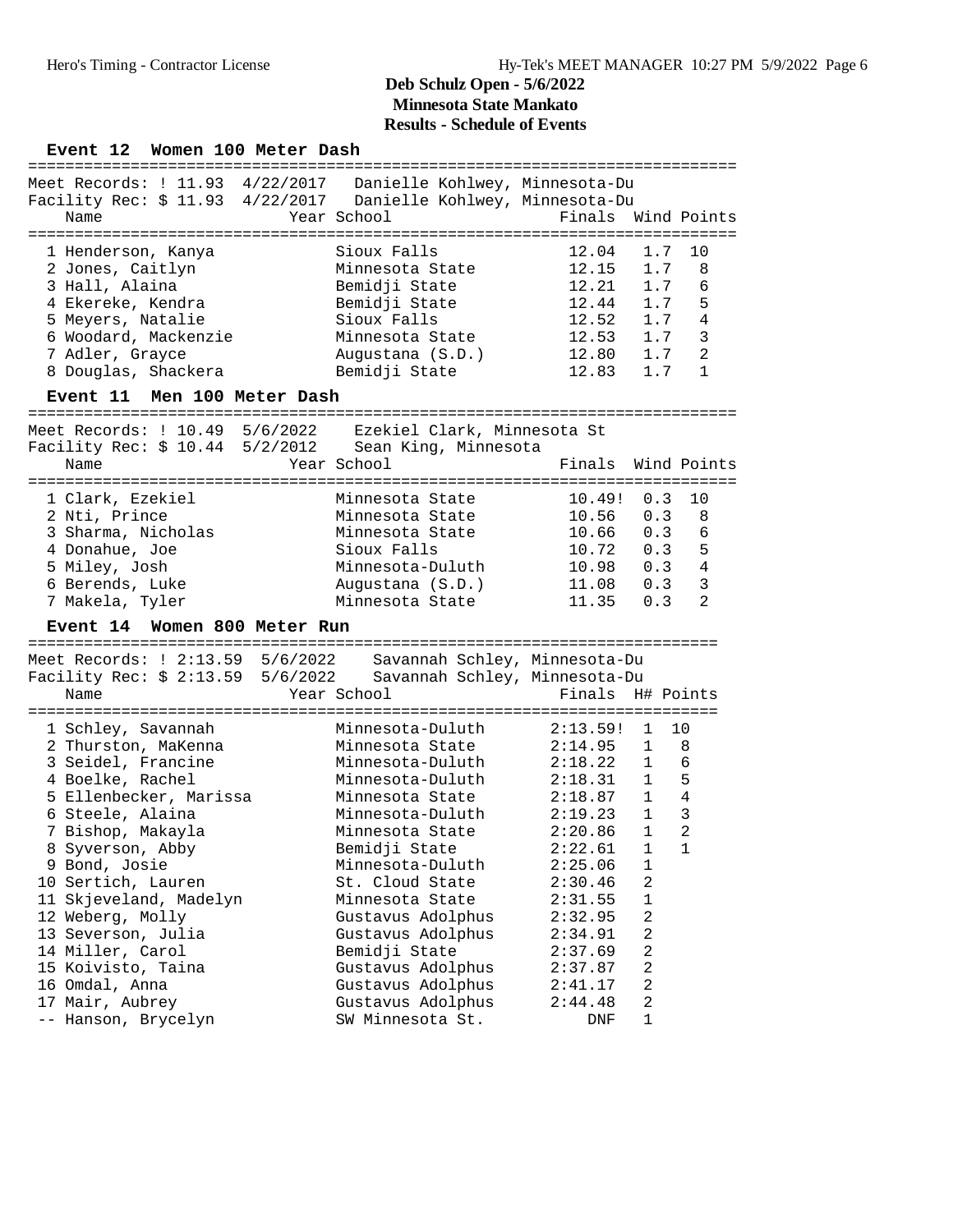#### Event 13 Men 800 Meter Run

|                                        | Meet Records: ! 1:50.42 4/22/2017 Chris Trotter, UNAT-Minneso      |                                            |                                  |
|----------------------------------------|--------------------------------------------------------------------|--------------------------------------------|----------------------------------|
|                                        | Facility Rec: \$ 1:50.42 4/22/2017 Chris Trotter, UNAT-Minneso     |                                            |                                  |
| Name                                   | Year School                                                        | Finals H# Points                           |                                  |
|                                        |                                                                    |                                            |                                  |
| 1 Collins, Maquanet                    | Minnesota State                                                    | 1:55.30                                    | $\mathbf{1}$<br>10               |
| 2 Breuer, Jonah                        | Augustana (S.D.)                                                   | 1:55.45                                    | $\mathbf{1}$<br>8                |
|                                        |                                                                    |                                            |                                  |
| 3 Steiger, Matt                        | Augustana (S.D.)                                                   | 1:55.49                                    | $\mathbf{1}$<br>6                |
| 4 Smith, Tyler                         | Gustavus Adolphus                                                  | 1:56.53                                    | 5<br>$\mathbf{1}$                |
| 5 Kvaal, Mikey                         | Minnesota-Duluth                                                   | 1:57.48                                    | $\mathbf{1}$<br>$\overline{4}$   |
| 6 Roehl, Carson                        | Gustavus Adolphus                                                  | 1:57.72                                    | $\overline{3}$<br>1              |
| 7 Brock, Beau                          | Augustana (S.D.)                                                   | 1:57.79                                    | $\overline{a}$<br>1              |
| 8 Fuller, Blake                        | Gustavus Adolphus                                                  | 1:57.84                                    | $\mathbf{1}$<br>$\mathbf{1}$     |
| 9 Tostenson, Jonathan                  | Minnesota-Duluth                                                   | 1:58.14                                    | $\mathbf{1}$                     |
| 10 Gruenes, Jordan                     | Minnesota-Duluth                                                   | 1:59.30                                    | $\mathbf{1}$                     |
| 11 Wielgos, Jake                       | Gustavus Adolphus                                                  | 2:01.18                                    | 2                                |
| 12 warning, micah                      | Unattached                                                         | 2:01.32                                    | $\mathbf{1}$                     |
| 13 Hansen, Marcus                      | Gustavus Adolphus                                                  | 2:02.73                                    | 2                                |
|                                        |                                                                    |                                            | 2                                |
| 14 Orendain, Gustavo                   | Minnesota State                                                    | 2:03.04                                    |                                  |
| 15 Diercks, Korrigan                   | Gustavus Adolphus                                                  | 2:03.10                                    | $\overline{2}$                   |
| 16 Gushwa, Agro                        | Gustavus Adolphus                                                  | 2:04.87                                    | $\overline{2}$                   |
| 17 Thoe, Jackson                       | Minnesota State                                                    | 2:04.96                                    | $\overline{2}$                   |
| 18 Michels, Corbin                     | Gustavus Adolphus 2:05.66                                          |                                            | $\overline{a}$                   |
| 19 Jenkins, Patrick                    | SW Minnesota St.                                                   | 2:06.05                                    | $\overline{2}$                   |
| 20 Marble, Sam                         | Gustavus Adolphus                                                  | 2:06.80                                    | 2                                |
|                                        |                                                                    |                                            |                                  |
| Event 16 Women 400 Meter Hurdles       |                                                                    |                                            |                                  |
|                                        |                                                                    |                                            |                                  |
|                                        |                                                                    |                                            |                                  |
|                                        | Meet Records: ! 1:00.73 5/6/2022 Brooklyn Schyvinck, Winona State  |                                            |                                  |
|                                        | Facility Rec: \$ 1:00.73 5/6/2022 Brooklyn Schyvinck, Winona State |                                            |                                  |
| Name                                   | Year School                                                        | Finals H# Points                           |                                  |
|                                        |                                                                    |                                            |                                  |
| 1 Schyvinck, Brooklyn                  | Winona State                                                       | $1:00.73!$ 1                               | 10                               |
| 2 Marteau, Noa                         |                                                                    | 1:02.06                                    | $\mathbf{1}$<br>8                |
|                                        | Augustana (S.D.)                                                   |                                            | $\mathbf{1}$<br>6                |
| 3 Schaefer, Elizabeth                  | Augustana (S.D.)                                                   | 1:02.59                                    |                                  |
| 4 Borowicz, Emma                       | Minnesota State                                                    | 1:02.83                                    | $\mathbf{1}$<br>5                |
| 5 Brouse, Brooklyn                     | St. Cloud State                                                    | 1:04.79                                    | $\overline{4}$<br>$\mathbf{1}$   |
| 6 Feit, Regan                          | Winona State                                                       | 1:05.00                                    | $\mathbf{3}$<br>1                |
| 7 Van Zee, Kasey                       |                                                                    |                                            | $\overline{a}$<br>$\overline{a}$ |
| 8 Lipschultz, Lainey                   | Augustana (S.D.)<br>Winona State                                   |                                            | $\mathbf{1}$<br>$\mathbf{1}$     |
| 9 Fultz, Natalie                       | Bemidji State                                                      | $1:05.63$<br>$1:05.68$<br>$-70$<br>1:05.70 | $\mathbf{1}$                     |
| 10 Lackovic, Cassidy                   | St. Cloud State                                                    | 1:05.74                                    | $\overline{2}$                   |
| 11 Christenson, Makaylin               | St. Cloud State                                                    | 1:07.11                                    | 2                                |
| 12 Jaworski, Rachel                    | Minnesota State                                                    | 1:07.29                                    | 2                                |
| 13 Huetten, Makenna                    | Gustavus Adolphus                                                  | 1:07.59                                    | 2                                |
|                                        |                                                                    |                                            |                                  |
| 14 Langseth, Anna                      | Augustana (S.D.)                                                   | 1:07.62                                    | 2                                |
| 15 Johnson, Lily                       | Bemidji State                                                      | 1:09.24                                    | 3                                |
| 16 Mickelson, Isadora                  | SW Minnesota St.                                                   | 1:10.35                                    | 3                                |
| 17 Smidel, Kaaryna                     | SW Minnesota St.                                                   | 1:11.51                                    | 2                                |
| 18 Severa, Alannah                     | SW Minnesota St.                                                   | 1:11.84                                    | 2                                |
| 19 Waterman, Allison                   | Winona State                                                       | 1:11.91                                    | 3                                |
| 20 Lewis, Dynia                        | Bemidji State                                                      | 1:17.35                                    | 3                                |
| 21 Mallory, Ja'Den<br>22 Nauden, Nijie | SW Minnesota St.<br>SW Minnesota St.                               | 1:17.66<br>1:17.96                         | 3                                |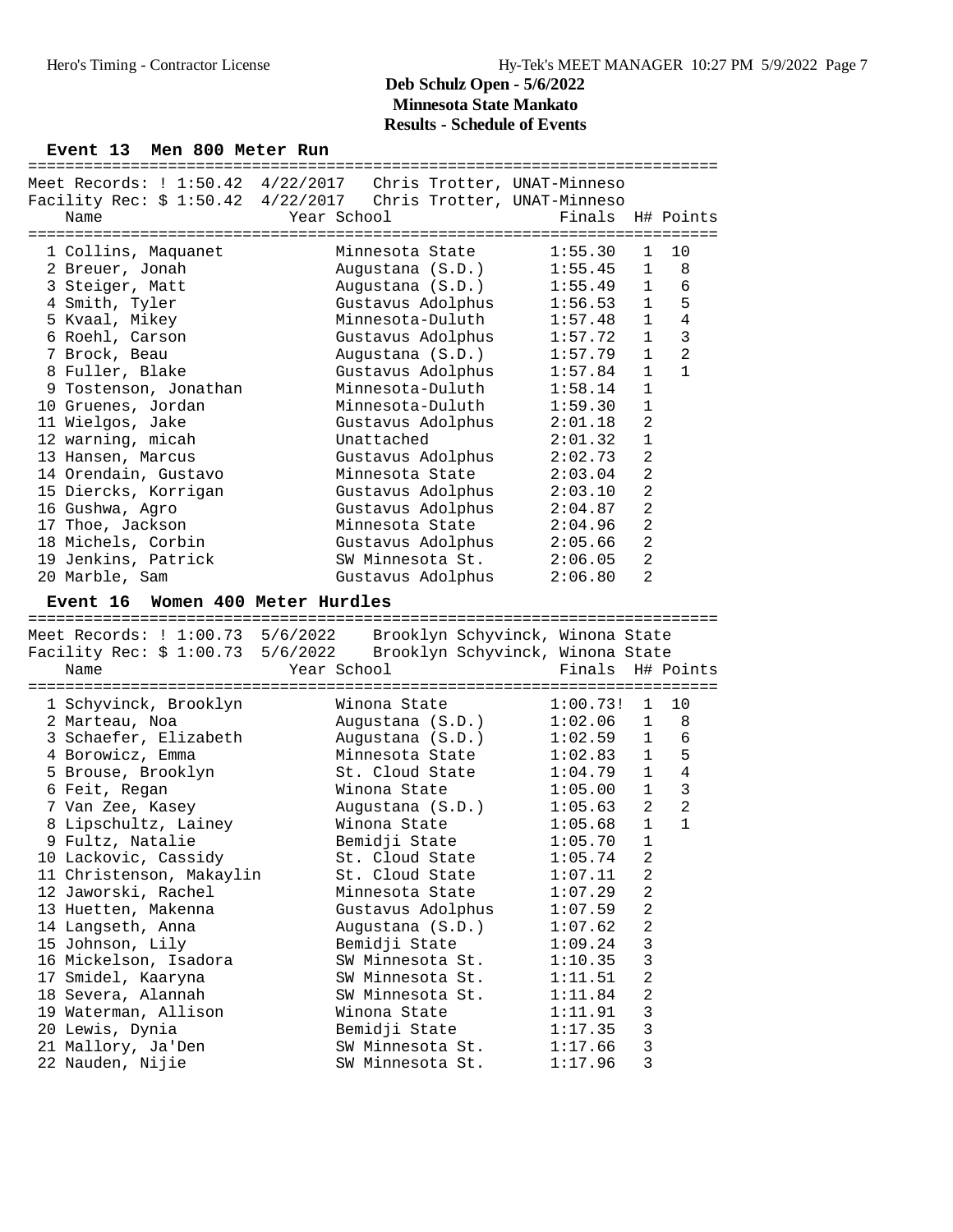#### Event 15 Men 400 Meter Hurdles

| Meet Records: ! 53.90 5/6/2022 Lawrence Lokonobei, Augustana (S<br>Facility Rec: \$ 53.07  5/2/2012  Alex Migit, Minnesota |                   |                  |                |                |
|----------------------------------------------------------------------------------------------------------------------------|-------------------|------------------|----------------|----------------|
| Name                                                                                                                       | Year School       | Finals H# Points |                |                |
|                                                                                                                            |                   |                  |                |                |
| 1 Lokonobei, Lawrence                                                                                                      | Augustana (S.D.)  | 53.90!           |                | 1 10           |
| 2 Lewison, Drew                                                                                                            | Minnesota State   | 54.66            | $\mathbf{1}$   | - 8            |
| 3 Revere, JeremiAH                                                                                                         | Minnesota State   | 55.93            | $\mathbf{1}$   | 6              |
| 4 Schmitt, Max                                                                                                             | SW Minnesota St.  | 56.42            | $\mathbf{1}$   | 5              |
| 5 Ure, Ray                                                                                                                 | Minnesota State   | 57.53            | $\mathbf{1}$   | $\overline{4}$ |
| 6 Moeller, Calvin                                                                                                          | Gustavus Adolphus | 1:00.30          | $\mathbf{1}$   | 3              |
| 7 Baker, Grant                                                                                                             | Gustavus Adolphus | 1:01.82          | $\mathfrak{D}$ | $\mathfrak{D}$ |
| 8 Kandolo, Junior                                                                                                          | SW Minnesota St.  | 1:02.74          | $\mathfrak{D}$ | $\mathbf{1}$   |
| 9 Sellin, Tyler                                                                                                            | Augustana (S.D.)  | 1:13.07          | $\mathfrak{D}$ |                |
| -- Borrows, Josh                                                                                                           | Unattached        | DNF              | $\mathcal{L}$  |                |
|                                                                                                                            |                   |                  |                |                |

#### **Event 18 Women 200 Meter Dash**

=============================================================================== Meet Records: ! 23.52 5/6/2022 Shereen Vallabouy, Winona State Facility Rec: \$ 23.52 5/6/2022 Shereen Vallabouy, Winona State Name Year School Finals Wind H# Points =============================================================================== 1 Vallabouy, Shereen Winona State 23.52! 1.8 1 10 2 Cartwright, Denisha Minnesota State 23.64 1.8 1 8 3 Cramer, Rose Minnesota State 23.84 1.8 1 6 4 Gaye, Rose Minnesota State 24.89 1.8 1 5 5 Kur, Nyanas Augustana (S.D.) 24.94 1.8 1 4 6 Shirek, Isatu SW Minnesota St. 25.23 1.8 2 3 7 Lewis, Makayla Bemidji State 25.34 1.8 2 2 8 Klink, Taytum SW Minnesota St. 25.57 1.8 2 1 9 Clifford, Sierra SW Minnesota St. 25.60 1.8 2 10 Woodard, Mackenzie Minnesota State 25.69 1.8 1 11 Fields, Carson Minnesota State 25.72 1.8 1 12 Bennett, Jadyn Winona State 26.15 1.8 2 26.142 13 Arason, Hannah St. Cloud State 26.15 1.8 2 26.148 14 Carlson, Kate Gustavus Adolphus 26.17 1.8 2 15 White, Akela Minnesota State 26.25 1.8 1 16 Colvin, Dyashia Minnesota State 26.32 1.8 1 17 Zelee, Mercy Minnesota State 26.51 1.8 2 18 Reyes, Karla Minnesota State 26.70 1.3 3 19 Brower, Jaidyn Winona State 26.72 1.3 3 20 Evans, Chloey Minnesota-Duluth 26.98 1.3 3 21 Gilbert, Lexy SW Minnesota St. 27.05 1.3 3 22 Olander, Jacqueline Minnesota-Duluth 27.52 1.3 3 23 Sayers, Sumayah Minnesota State 28.32 1.4 4 24 Hinkle, MaryGrace SW Minnesota St. 28.42 1.3 3 28.411 25 Smith, Amanda Bemidji State 28.42 1.4 4 28.420 26 Helms-Leslie, Emilia Gustavus Adolphus 28.98 1.4 4

#### **Event 17 Men 200 Meter Dash**

| Meet Records: ! 21.98 2010      | Nick Trisko, St. Cloud St  |                       |  |
|---------------------------------|----------------------------|-----------------------|--|
| Facility Rec: $$21.85$ 5/2/2012 | Diahn Zeon, Conc. St. Paul |                       |  |
| Name                            | Year School                | Finals Wind H# Points |  |
|                                 |                            |                       |  |
| 1 Nesvold, Carter               | Minnesota State            | 21.30 3.0 1 10        |  |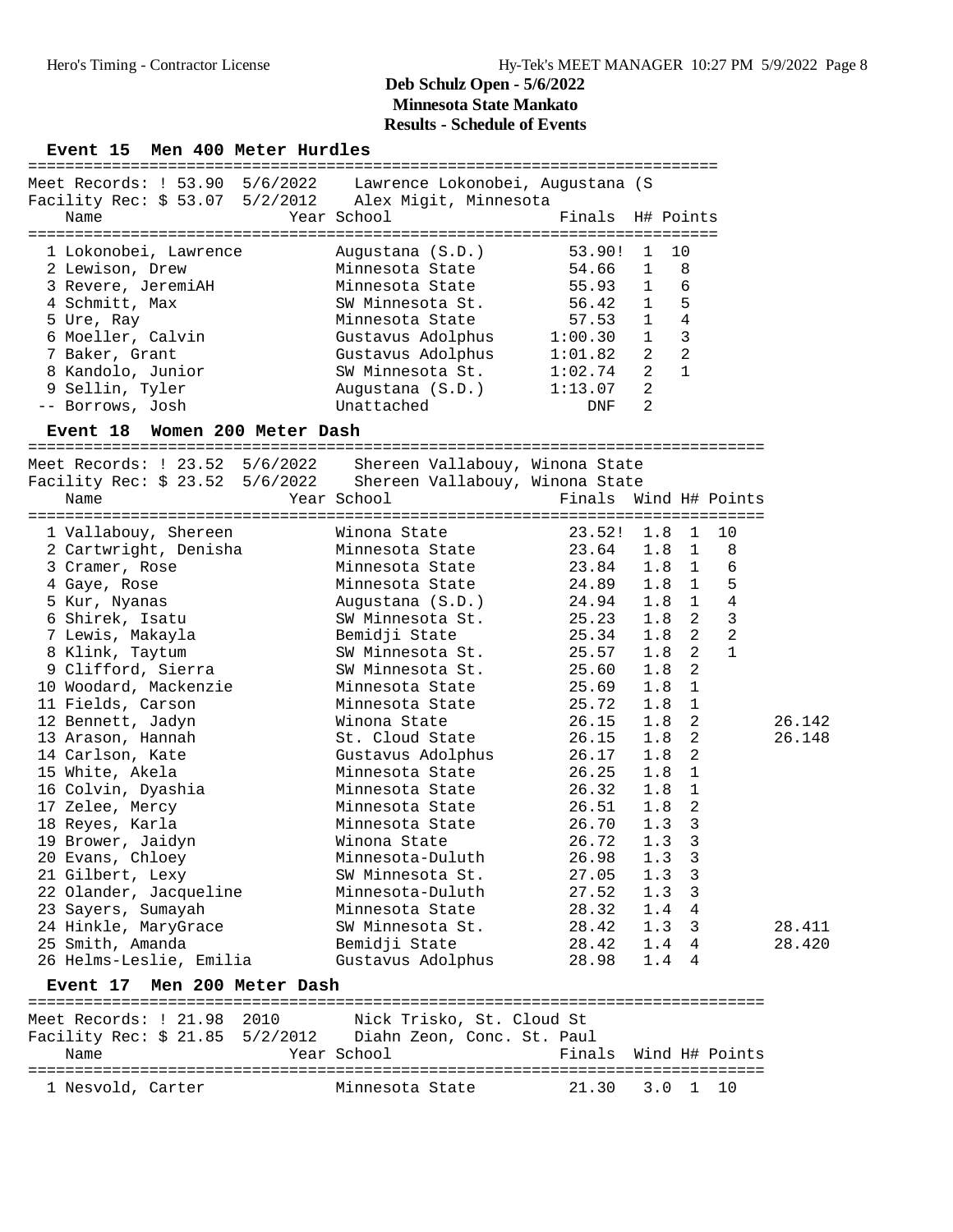| Event 17 Men 200 Meter Dash |                   |           |               |                |                |
|-----------------------------|-------------------|-----------|---------------|----------------|----------------|
| 2 Blackwell, Eddie          | Minnesota State   | 21.61     | 3.0           | 1              | 8              |
| 3 Miley, Josh               | Minnesota-Duluth  | 21.72     | 3.0           | 1              | 6              |
| 4 Smith, Tyler              | SW Minnesota St.  | 21.97     | $3.0 \quad 1$ |                | 5              |
| 5 Davis, Melik              | Augustana (S.D.)  | 22.08     | 3.0           | $\mathbf{1}$   | $\overline{4}$ |
| 6 Kiehne, Carson            | Unattached        | 22.10     | 3.0           | $\mathbf{1}$   | 3              |
| 7 Bokoyo, Josue             | Minnesota State   | 22.27 3.0 |               | $\mathbf{1}$   | $\overline{2}$ |
| 8 Bade, Kyler               | Minnesota State   | 22.46     | 3.0           | $\mathbf{1}$   | $\mathbf{1}$   |
| 9 Rogers, Ted               | Minnesota-Duluth  | 22.54     | 1.6           | 2              |                |
| 10 Berends, Luke            | Augustana (S.D.)  | 22.55     | 1.6           | 2              |                |
| 11 Loer, Bereket            | Minnesota-Duluth  | 22.66     | 1.6           | 2              |                |
| 12 Kulzer, Alex             | Minnesota-Duluth  | 22.84 1.6 |               | 2              |                |
| 13 Croston, Alexander       | Minnesota-Duluth  | 22.97     | 1.6           | 2              |                |
| 14 Flentje, Dominic         | Gustavus Adolphus | 23.28     | 1.6           | 2              |                |
| 15 Grover, Logan            | Unattached        | 23.30     | 1.6           | 2              |                |
| 16 Broad, Michael           | Gustavus Adolphus | 23.40 2.9 |               | $\overline{3}$ |                |
| 17 Montplaisir, Matthew     | Unattached        | 23.64     | 1.6           | 2              |                |
| 18 Bashir, Yahya            | Gustavus Adolphus | 23.88 2.9 |               | $\overline{3}$ |                |
| 19 Wieker, Evan             | Gustavus Adolphus | 23.89 2.9 |               | 3              |                |
| 20 Moeller, Calvin          | Gustavus Adolphus | 23.91     | 1.6           | 2              |                |
| 21 Drapac, Emerson          | Unattached        | 24.33 2.9 |               | $\overline{3}$ |                |
| 22 Matetich, Cole           | Gustavus Adolphus | 25.09     | 2.9           | 3              |                |
|                             |                   |           |               |                |                |

#### **Event 6 Women 1500 Meter Run**

========================================================================== Meet Records: ! 4:25.06 4/16/2016 Madeline Strandemo, Minnesota Facility Rec: \$ 4:25.06 4/16/2016 Madeline Strandemo, Minnesota Name The Year School The Finals H# Points ========================================================================== 1 Taylor, McKenna Winona State 4:42.11 1 10 2 Waterfall, Haylee Augustana (S.D.) 4:46.49 1 8 3 Bouley, Cheresa St. Cloud State 4:46.95 1 6 4 Radel, Morgan Minnesota-Duluth 4:47.93 1 5 5 Welhouse, Clara St. Cloud State 4:48.68 1 4 6 Narveson, Megan Minnesota State 5:01.98 2 3 7 Taarud, Sophia Winona State 5:04.56 2 2 8 Young, Ashlin Minnesota State 5:06.91 1 1 9 Hoffman, Rachel Winona State 5:09.46 1 10 Conrad, Erica St. Cloud State 5:11.78 2 11 Fromelt, Andrea Winona State 5:15.13 2 12 Busch, Savanna SW Minnesota St. 5:18.72 2 13 Miller, Katie Winona State 5:19.21 2 14 Ward, Emma Minnesota State 5:20.74 2 15 Anderson, Maggie Minnesota State 5:22.19 2 16 Muenzenberger, Ashley Winona State 5:26.38 2 17 Bragg, Alexandra Minnesota-Duluth 5:28.60 2 -- Butte, Allie St. Cloud State DNF 2 -- Bruessel, Madeline Minnesota State DNF 2 **Event 5 Men 1500 Meter Run** ==========================================================================

Meet Records: ! 3:52.44 4/12/2014 Tom Scott, Running2Win Facility Rec: \$ 3:52.34 5/2/2012 Matt Volz, Minnesota Name The Year School Contract Pinals H# Points ========================================================================== Minnesota State 3:52.59 1 10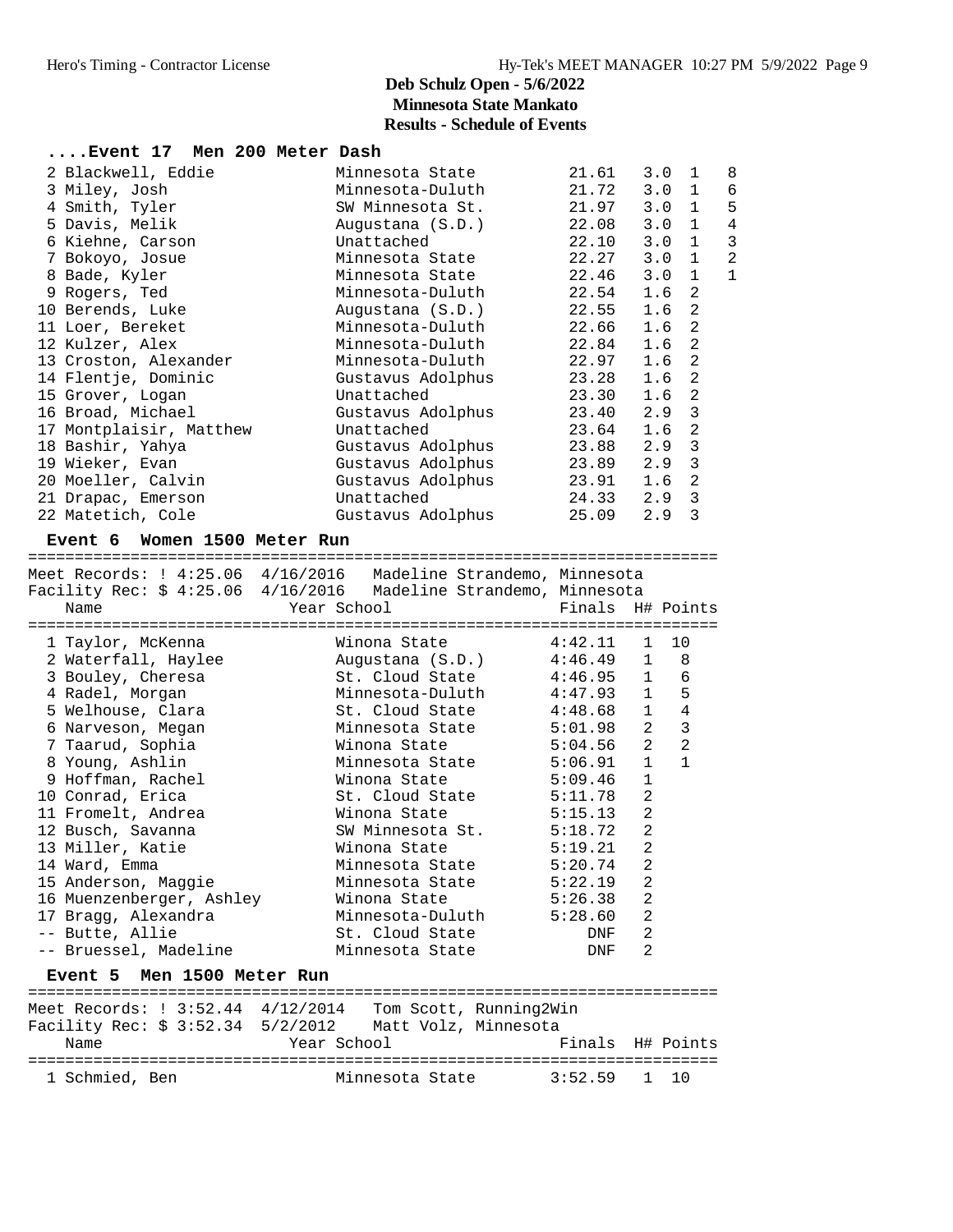|  | Event 5 Men 1500 Meter Run |                   |         |              |                |
|--|----------------------------|-------------------|---------|--------------|----------------|
|  | 2 jarpey, josh             | Unattached        | 3:53.61 | 1            | 8              |
|  | 3 Dickenson, Owen          | Minnesota-Duluth  | 4:01.23 | $\mathbf{1}$ | 6              |
|  | 4 Street, Daniel           | Augustana (S.D.)  | 4:01.25 | 2            | 5              |
|  | 5 Taylor, Wyatt            | Winona State      | 4:01.39 | $\mathbf{1}$ | 4              |
|  | 6 Degonda, Jack            | Gustavus Adolphus | 4:03.06 | $\mathbf{1}$ | 3              |
|  | 7 Owen, Carter             | Minnesota State   | 4:03.49 | $\mathbf{1}$ | $\overline{2}$ |
|  | 8 Wallin, Tucker           | Gustavus Adolphus | 4:06.32 | 2            | $\mathbf{1}$   |
|  | 9 Antony, Austin           | Minnesota-Duluth  | 4:06.87 | 2            |                |
|  | 10 Hinchcliffe, Henry      | Gustavus Adolphus | 4:09.04 | 2            |                |
|  | 11 Tofteland, Brayden      | SW Minnesota St.  | 4:12.17 | 2            |                |
|  | 12 Ziemkowski, John        | SW Minnesota St.  | 4:22.16 | 2            |                |
|  | 13 Palmieri, Ben           | Unattached        | 4:39.56 | 2            |                |
|  | 14 McCabe, Jack            | Gustavus Adolphus | 4:55.12 | 2            |                |
|  | -- Ure, Ray                | Minnesota State   | DNF     | $\mathbf{1}$ |                |
|  | -- Jacobson, Nick          | Minnesota-Duluth  | DNF     | 1            |                |
|  |                            |                   |         |              |                |

#### **Event 22 Women 4x400 Meter Relay**

======================================================================= Meet Records: ! 3:52.01 5/6/2022 Augustana (S.D.), Augustana (S M Peterson, E Heinitz, C Sudbeck, C Streff Facility Rec: \$ 3:52.01 5/6/2022 Augustana (S.D.), Augustana (S M Peterson, E Heinitz, C Sudbeck, C Streff School **Finals Points** ======================================================================= 1 Augustana (S.D.) 3:52.01! 10 1) Peterson, Maia 2) Heinitz, Ella 3) Sudbeck, Caroline (4) Streff, Cami 2 Bemidji State 4:00.21 8 1) Myers, Rachel 2) Mbenoun, Maryse 3) Tillery, Skyler (4) Ekereke, Kendra 3 Gustavus Adolphus 4:06.67 6 1) Geraets, Megan 2) Huetten, Makenna 3) Hauger, Sydney 4) Donnelly, Elizabeth -- Augustana (S.D.) 'B' DNF 1) Marteau, Noa 2) Mulder, Kaitlyn 3) Van Zee, Kasey 4) Waterfall, Haylee **Event 21 Men 4x400 Meter Relay** ======================================================================= Meet Records: ! 3:14.50 5/6/2022 Minnesota State, Minnesota St J Phelps, K Atubel, M DePrenger, C Nesvold Facility Rec: \$ 3:14.50 5/6/2022 Minnesota State, Minnesota St J Phelps, K Atubel, M DePrenger, C Nesvold School **Finals** Points ======================================================================= 1 Minnesota State 3:14.50! 10 1) Phelps, Josh 2) Atubel, Kenry 3) DePrenger, Max 4) Nesvold, Carter 2 Augustana (S.D.) 3:20.77 8 1) Dooyema, Jed 2) Martens, Andrew 3) Schoessow, Matthew (4) Fischer, Gavin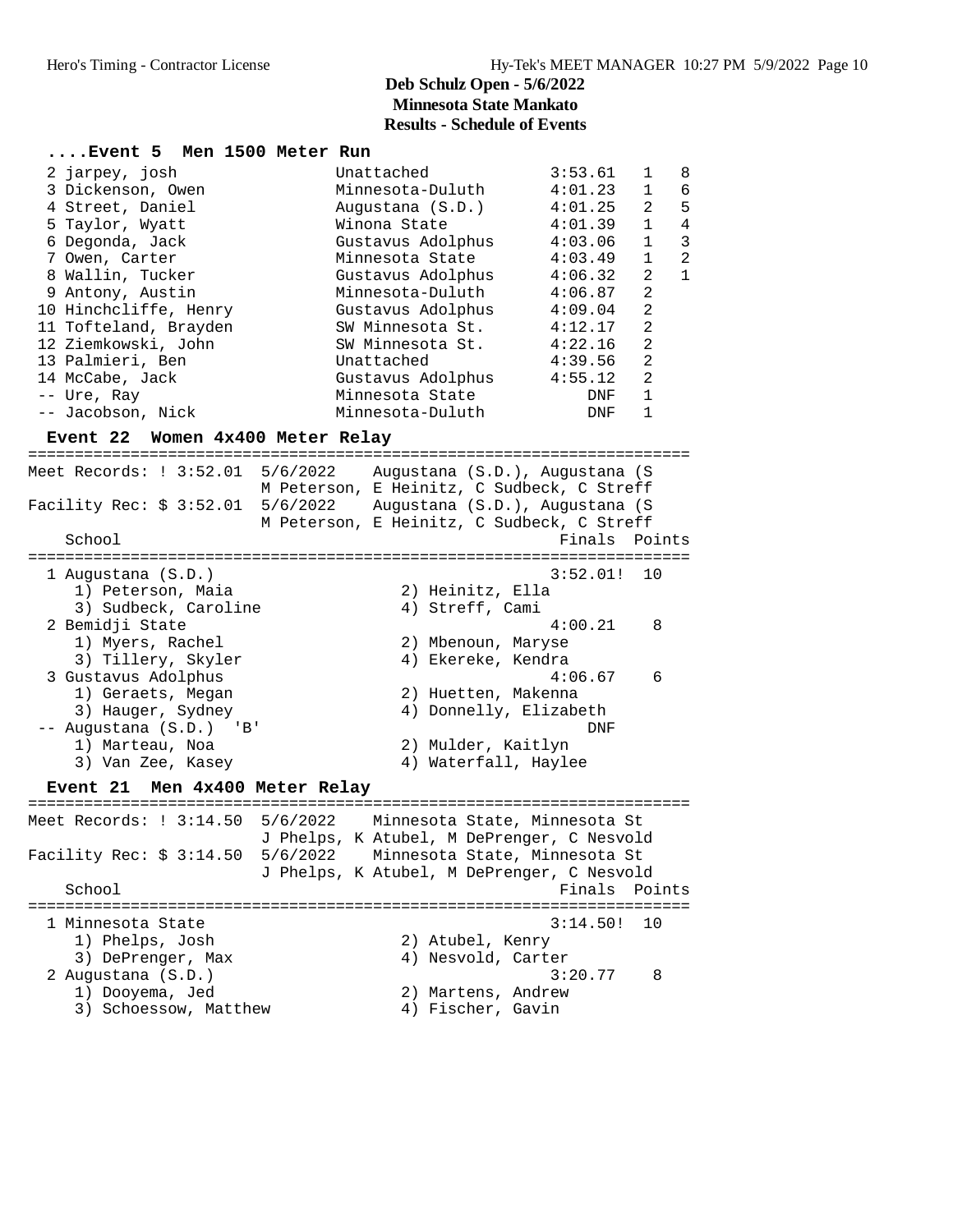#### Hero's Timing - Contractor License Hy-Tek's MEET MANAGER 10:27 PM 5/9/2022 Page 11

### **Deb Schulz Open - 5/6/2022 Minnesota State Mankato Results - Schedule of Events**

#### Event 28 Women Hammer Throw

| Meet Records: ! 55.43m 5/6/2022 Brea Perron, Minnesota St                            |                         |                   |              |                |                |
|--------------------------------------------------------------------------------------|-------------------------|-------------------|--------------|----------------|----------------|
| Facility Rec: \$ 55.43m 5/6/2022 Brea Perron, Minnesota St                           |                         |                   |              |                |                |
| Name                                                                                 | Year School             | Finals            |              |                | H# Points      |
|                                                                                      |                         |                   |              |                |                |
| 1 Perron, Brea<br>55.27m 55.35m 55.31m FOUL 55.43m FOUL                              | Minnesota State         | 55.43m!           | 181-10 2     |                | 10             |
| 2 Hertz, Emma<br>54.21m FOUL 52.93m 55.03m FOUL 53.97m                               | Sioux Falls             | 55.03m            | $180 - 06$ 2 |                | 8              |
| 3 Jensen, Kaylee<br>48.62m 52.96m 49.50m 48.30m FOUL FOUL                            | Minnesota State         | 52.96m            | $173 - 09$   | 2              | $6\,$          |
| 4 Stafslien-Dumale, Abbi Minnesota State<br>46.77m  49.80m  FOUL  46.71m  FOUL  FOUL |                         | 49.80m            | $163 - 05$   | 2              | 5              |
| 5 Hughes, Morgan<br>FOUL 44.08m FOUL 45.91m FOUL 44.42m                              | SW Minnesota St.        | 45.91m            | $150 - 07$   | 2              | 4              |
| 6 Glynn, Madison Minnesota State<br>40.87m FOUL FOUL 44.51m FOUL FOUL                |                         | $44.51\mathrm{m}$ | $146 - 00$   | $\mathfrak{D}$ | $\overline{3}$ |
| 7 Welch, Ally<br>FOUL 41.00m 43.25m 40.59m 42.08m 41.77m                             | Sioux Falls             | 43.25m            | $141 - 11$   | $\mathfrak{D}$ | 2              |
| 8 Becher, Janae<br>FOUL 38.89m 42.41m 35.25m FOUL FOUL                               | Augustana (S.D.)        | 42.41m            | $139 - 02$ 1 |                | $\mathbf{1}$   |
| 9 Gielski, Kayce<br>40.49m FOUL 41.82m 40.69m FOUL 41.62m                            | Minnesota-Duluth        | 41.82m            | $137 - 02$ 1 |                |                |
| 10 Pattrin, Mikenna<br>FOUL 38.47m 40.70m                                            | Bemidji State           | 40.70m            | $133 - 06$   | $\mathbf{1}$   |                |
| 11 Bengtson, MacKenzie<br>36.61m 37.59m 40.19m                                       | Sioux Falls             | 40.19m            | $131 - 10$   | 2              |                |
| 12 Lindsey, Kamry<br>FOUL FOUL 38.35m                                                | Sioux Falls             | 38.35m            | $125 - 10$   | $\mathbf{1}$   |                |
| 13 Klun, Madeline<br>FOUL 35.74m 38.24m                                              | Minnesota-Duluth 38.24m |                   | $125 - 05$   | $\mathbf{1}$   |                |
| 14 Mccauley, Haley<br>FOUL FOUL 37.59m                                               | Minnesota-Duluth        | 37.59m            | $123 - 04$ 1 |                |                |
| 15 Rasmussen, Kristen<br>33.14m 36.36m FOUL                                          | Bemidji State           | 36.36m            | $119 - 03$   | $\mathbf{1}$   |                |
| 16 Sanford, Nadia<br>FOUL 34.77m FOUL                                                | SW Minnesota St. 34.77m |                   | $114 - 01$ 1 |                |                |
| 17 VanOsdel, Kayla<br>31.30m 31.95m FOUL                                             | Sioux Falls<br>31.95m   |                   | $104 - 10$   | $\mathbf{1}$   |                |
| -- Zimmerman, Dacoda<br>FOUL FOUL FOUL                                               | St. Cloud State         | FOUL              |              | 2              |                |

#### **Event 27 Men Hammer Throw**

==================================================================================== Meet Records: ! 64.40m 4/16/2011 Bryan Tolcser, Unattached Facility Rec: \$ 64.40m 4/16/2011 Bryan Tolcser, Unattached Name  $Year School$  Finals H# Points ==================================================================================== 1 Beiswanger, Joshua Gustavus Adolphus 53.42m 175-03 2 10 52.34m 53.42m 52.75m 49.52m 51.37m 52.59m 2 Hudson, Nick Minnesota State 52.81m 173-03 2 8 FOUL 44.21m 47.04m 49.66m 50.22m 52.81m 3 Bicek, Eli Minnesota-Duluth 51.17m 167-10 2 6 51.17m FOUL FOUL FOUL 44.14m 49.66m 4 Aguilera, Carter Minnesota State 50.97m 167-03 2 5 49.95m 49.07m 49.88m 50.97m 49.85m 47.90m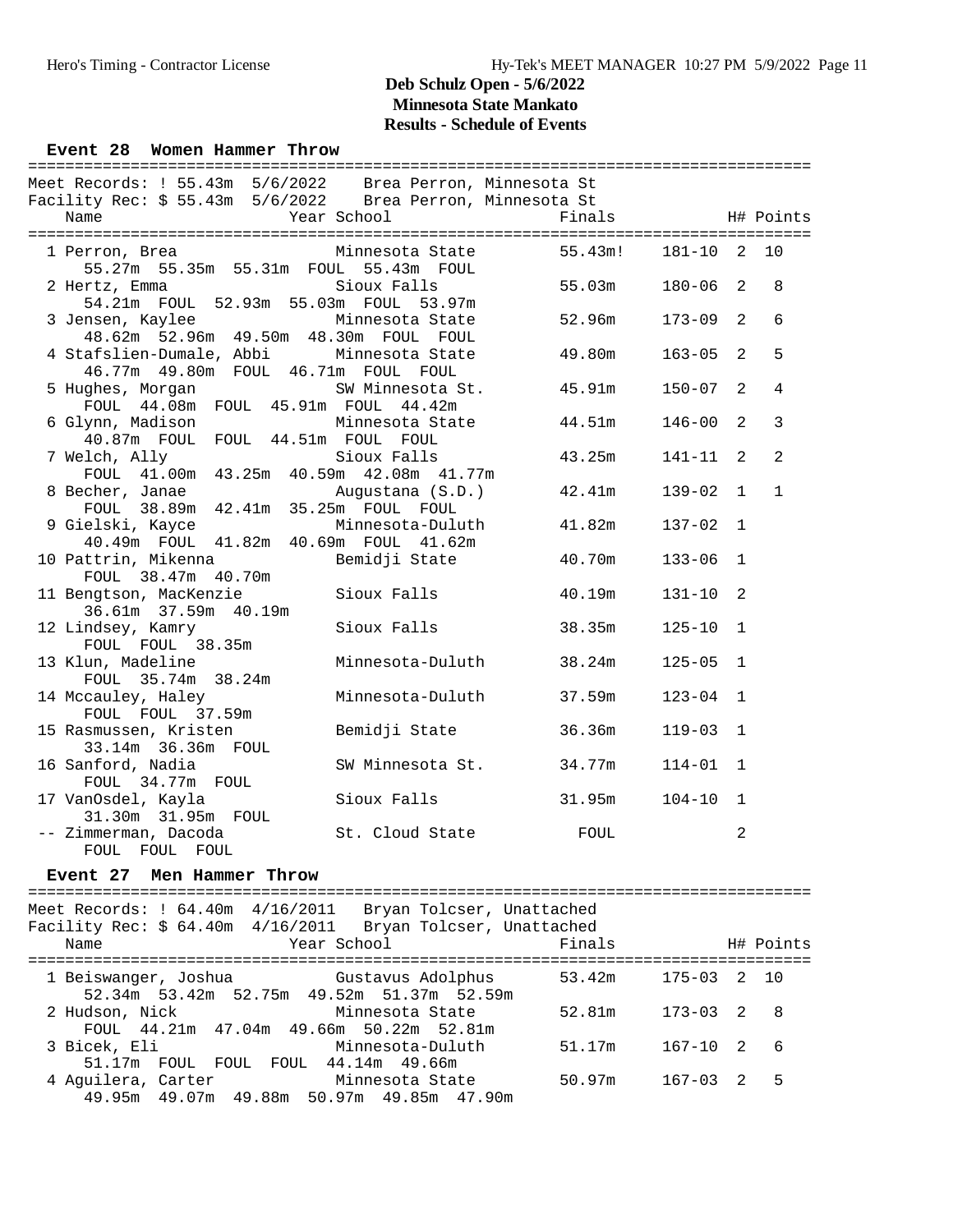| Event 27 Men Hammer Throw                      |                  |        |                |                |               |
|------------------------------------------------|------------------|--------|----------------|----------------|---------------|
| 5 Shaner, Zachary Minnesota State              |                  | 50.26m | $164 - 11$ 2 4 |                |               |
| 50.26m  49.26m  49.88m  49.21m  49.85m  47.90m |                  |        |                |                |               |
| 6 Orzolek, Steven                              | Minnesota State  | 48.91m | $160 - 05$ 2   |                | $\mathcal{E}$ |
| 48.51m 47.54m 48.18m 47.43m 47.45m 48.91m      |                  |        |                |                |               |
| 7 Swedzinski, Carl SW Minnesota St.            |                  | 47.71m | $156 - 06$     | 2              | 2             |
| 47.71m FOUL FOUL FOUL 44.19m 47.31m            |                  |        |                |                |               |
| 8 Naba, Bedale               Minnesota State   |                  | 47.32m | $155 - 03$ 2   | $\overline{1}$ |               |
| FOUL 44.07m 45.48m FOUL 47.32m 45.42m          |                  |        |                |                |               |
|                                                |                  | 46.63m | $153 - 00$ 2   |                |               |
| 43.51m  43.03m  46.63m  45.79m  FOUL  45.14m   |                  |        |                |                |               |
| 10 Rex, Marek                                  | Sioux Falls      | 42.92m | $140 - 10$ 1   |                |               |
| 42.92m FOUL FOUL                               |                  |        |                |                |               |
| 11 Anvid, Deekon                               | SW Minnesota St. | 41.11m | $134 - 10$ 1   |                |               |
| FOUL 40.68m 41.11m                             |                  |        |                |                |               |
| 12 Wiser, Ben                                  | Unattached       | 40.72m | $133 - 07$ 1   |                |               |
| 39.38m 39.59m 40.72m                           |                  |        |                |                |               |
| 13 Kucera, Tommy                               | Minnesota State  | 40.25m | $132 - 01$ 1   |                |               |
| 40.25m FOUL FOUL                               |                  |        |                |                |               |
| -- Nebelung, Tyler                             | SW Minnesota St. | FOUL   |                | 1              |               |
| FOUL FOUL FOUL                                 |                  |        |                |                |               |
| -- Haqan, Patrick                              | Sioux Falls      | FOUL   |                | 2              |               |
| FOUL FOUL FOUL                                 |                  |        |                |                |               |
| -- Hiatt, Tyler                                | Sioux Falls      | FOUL   |                | 1              |               |
| FOUL FOUL FOUL                                 |                  |        |                |                |               |

#### **Event 24 Women Javelin Throw**

| =================================== |                                                                                                                                                                                                                                |                |              |                |
|-------------------------------------|--------------------------------------------------------------------------------------------------------------------------------------------------------------------------------------------------------------------------------|----------------|--------------|----------------|
|                                     | Meet Records: ! 41.83m  5/6/2022  Samantha Sunnarborg, Minnesota St                                                                                                                                                            |                |              |                |
|                                     | Facility Rec: \$ 41.83m  5/6/2022  Samantha Sunnarborg, Minnesota St                                                                                                                                                           |                |              |                |
| Name                                | Year School National School Rinals National Highlands Highlands Highlands Highlands Highlands Highlands Highlands Highlands Highlands Highlands Highlands Highlands Highlands Highlands Highlands Highlands Highlands Highland |                |              |                |
|                                     |                                                                                                                                                                                                                                |                |              |                |
|                                     | 1 Sunnarborg, Samantha Minnesota State 41.83m! 137-03 2 10                                                                                                                                                                     |                |              |                |
|                                     | 41.83m 39.65m 31.29m 38.64m 40.05m 39.95m                                                                                                                                                                                      |                |              |                |
|                                     | 2 Parish, Kasey St. Cloud State                                                                                                                                                                                                | 35.97m         | $118 - 00$ 2 | 8              |
|                                     | 35.75m 32.37m 35.97m 34.58m 34.25m FOUL                                                                                                                                                                                        |                |              |                |
|                                     | 3 Erickson, Rachel                   Gustavus Adolphus                                                                                                                                                                         | 35.40m         | $116 - 02$ 2 | 6              |
|                                     | 32.16m FOUL 28.62m 31.29m 33.93m 35.40m                                                                                                                                                                                        |                |              |                |
|                                     |                                                                                                                                                                                                                                | 34.84m         | $114 - 04$ 2 | 5              |
|                                     |                                                                                                                                                                                                                                |                |              |                |
|                                     | 5 Curtice, Emily Bemidji State                                                                                                                                                                                                 | 33.81m         | $110 - 11$ 2 | $\overline{4}$ |
|                                     | 30.91m 31.31m 33.81m FOUL 31.62m FOUL                                                                                                                                                                                          |                |              |                |
|                                     | 6 Baumberger, Olivia             Sioux Falls                                                                                                                                                                                   | 32.54m         | $106 - 09$ 2 | 3              |
| 32.54m 29.13m 26.72m                |                                                                                                                                                                                                                                |                |              |                |
|                                     | 7 Mlejnek, Jasmine           Minnesota State         31.68m                                                                                                                                                                    |                | $103 - 11$ 2 | $\overline{2}$ |
|                                     | 29.32m  27.20m  31.68m  FOUL  FOUL  31.57m                                                                                                                                                                                     |                |              |                |
|                                     | 8 Sallee, Kylee               Augustana (S.D.)                                                                                                                                                                                 | 31.60m         | $103 - 08$ 1 | $\mathbf{1}$   |
|                                     | 26.79m 30.23m 28.67m 29.10m 31.60m FOUL                                                                                                                                                                                        |                |              |                |
|                                     | 9 Pattrin, Mikenna               Bemidji State                                                                                                                                                                                 | 30.50m         | $100 - 01$ 1 |                |
|                                     | 27.54m 29.25m 30.50m FOUL 26.36m 28.56m                                                                                                                                                                                        |                |              |                |
| 10 Paschka, Kaye                    | Augustana (S.D.)                                                                                                                                                                                                               | 30.11m 98-09 2 |              |                |
| 25.95m 30.11m 27.78m                |                                                                                                                                                                                                                                |                |              |                |
|                                     | 11 Judge, Megan                     Bemidji State                                                                                                                                                                              | 30.04m         | $98 - 07$ 2  |                |
| FOUL 30.04m FOUL                    |                                                                                                                                                                                                                                |                |              |                |
| 12 Rath, Mack                       | Minnesota State                                                                                                                                                                                                                | 29.69m         | $97 - 05$ 2  |                |
| 29.42m 27.02m 29.69m                |                                                                                                                                                                                                                                |                |              |                |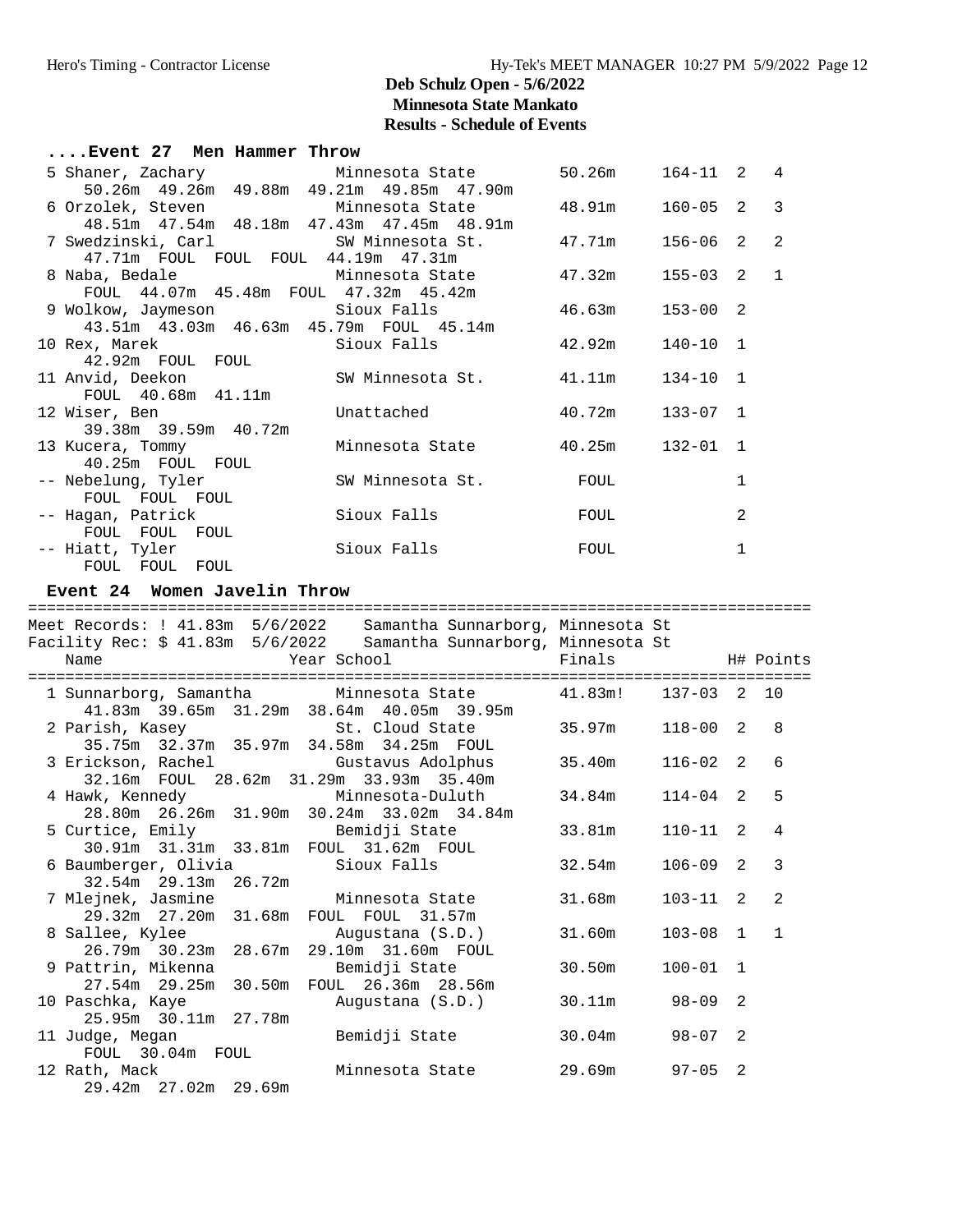| Winona State      |                                                                                                                                                                                                                                                                                                                                    |                                                                                            |                                                                            |
|-------------------|------------------------------------------------------------------------------------------------------------------------------------------------------------------------------------------------------------------------------------------------------------------------------------------------------------------------------------|--------------------------------------------------------------------------------------------|----------------------------------------------------------------------------|
| Gustavus Adolphus |                                                                                                                                                                                                                                                                                                                                    | $87 - 01$ 2                                                                                |                                                                            |
| Minnesota-Duluth  |                                                                                                                                                                                                                                                                                                                                    | $83 - 05$ 1                                                                                |                                                                            |
| Gustavus Adolphus |                                                                                                                                                                                                                                                                                                                                    | $82 - 04$ 1                                                                                |                                                                            |
| Sioux Falls       | 23.84m                                                                                                                                                                                                                                                                                                                             | $78 - 02$ 1                                                                                |                                                                            |
| Gustavus Adolphus | 22.80m                                                                                                                                                                                                                                                                                                                             | $74-10$ 2                                                                                  |                                                                            |
| Bemidji State     | 22.35m                                                                                                                                                                                                                                                                                                                             | $73 - 04$ 2                                                                                |                                                                            |
|                   | 21.95m                                                                                                                                                                                                                                                                                                                             | $72 - 00$ 1                                                                                |                                                                            |
| Minnesota-Duluth  |                                                                                                                                                                                                                                                                                                                                    | $69 - 10$ 1                                                                                |                                                                            |
| Minnesota-Duluth  | 20.07m                                                                                                                                                                                                                                                                                                                             | $65 - 10$ 1                                                                                |                                                                            |
| Augustana (S.D.)  | 19.12m                                                                                                                                                                                                                                                                                                                             | $62 - 09$ 1                                                                                |                                                                            |
| Gustavus Adolphus |                                                                                                                                                                                                                                                                                                                                    | $55 - 01$ 1                                                                                |                                                                            |
|                   |                                                                                                                                                                                                                                                                                                                                    |                                                                                            |                                                                            |
|                   |                                                                                                                                                                                                                                                                                                                                    |                                                                                            |                                                                            |
|                   |                                                                                                                                                                                                                                                                                                                                    |                                                                                            |                                                                            |
|                   |                                                                                                                                                                                                                                                                                                                                    |                                                                                            |                                                                            |
|                   |                                                                                                                                                                                                                                                                                                                                    |                                                                                            | Points                                                                     |
|                   |                                                                                                                                                                                                                                                                                                                                    | $203 - 00$ 10                                                                              |                                                                            |
| Minnesota State   |                                                                                                                                                                                                                                                                                                                                    | 194-09                                                                                     | 8                                                                          |
| Unattached        | 49.39m                                                                                                                                                                                                                                                                                                                             | $162 - 00$                                                                                 | 6                                                                          |
| Minnesota State   | 48.39m                                                                                                                                                                                                                                                                                                                             | $158 - 09$                                                                                 | 5                                                                          |
|                   | 45.02m                                                                                                                                                                                                                                                                                                                             | $147 - 08$                                                                                 | 4                                                                          |
| Augustana (S.D.)  | 43.92m                                                                                                                                                                                                                                                                                                                             | $144 - 01$                                                                                 | 3                                                                          |
| Sioux Falls       | 39.49m                                                                                                                                                                                                                                                                                                                             | $129 - 07$                                                                                 | 2                                                                          |
| Sioux Falls       | 38.15m                                                                                                                                                                                                                                                                                                                             | $125 - 02$                                                                                 | $\mathbf 1$                                                                |
|                   | 38.02m                                                                                                                                                                                                                                                                                                                             | $124 - 09$                                                                                 |                                                                            |
|                   | Event 24 Women Javelin Throw<br>Event 23 Men Javelin Throw<br>Year School<br>54.48m 56.51m 59.36m 57.82m FOUL 58.73m<br>43.38m 48.38m 49.39m 42.79m 47.92m 47.77m<br>FOUL 48.17m FOUL FOUL FOUL 48.39m<br>Minnesota-Duluth<br>FOUL FOUL 42.44m<br>43.15m  43.92m  FOUL<br>FOUL 38.18m FOUL<br>FOUL FOUL 38.15m<br>Minnesota-Duluth | SW Minnesota St.<br>Facility Rec: \$ 61.88m  5/6/2022  Tyl Woelber, Augustana (S<br>Finals | 26.91m 88-03 1<br>26.55m<br>25.43m<br>25.10m<br>21.28m<br>16.80m<br>59.36m |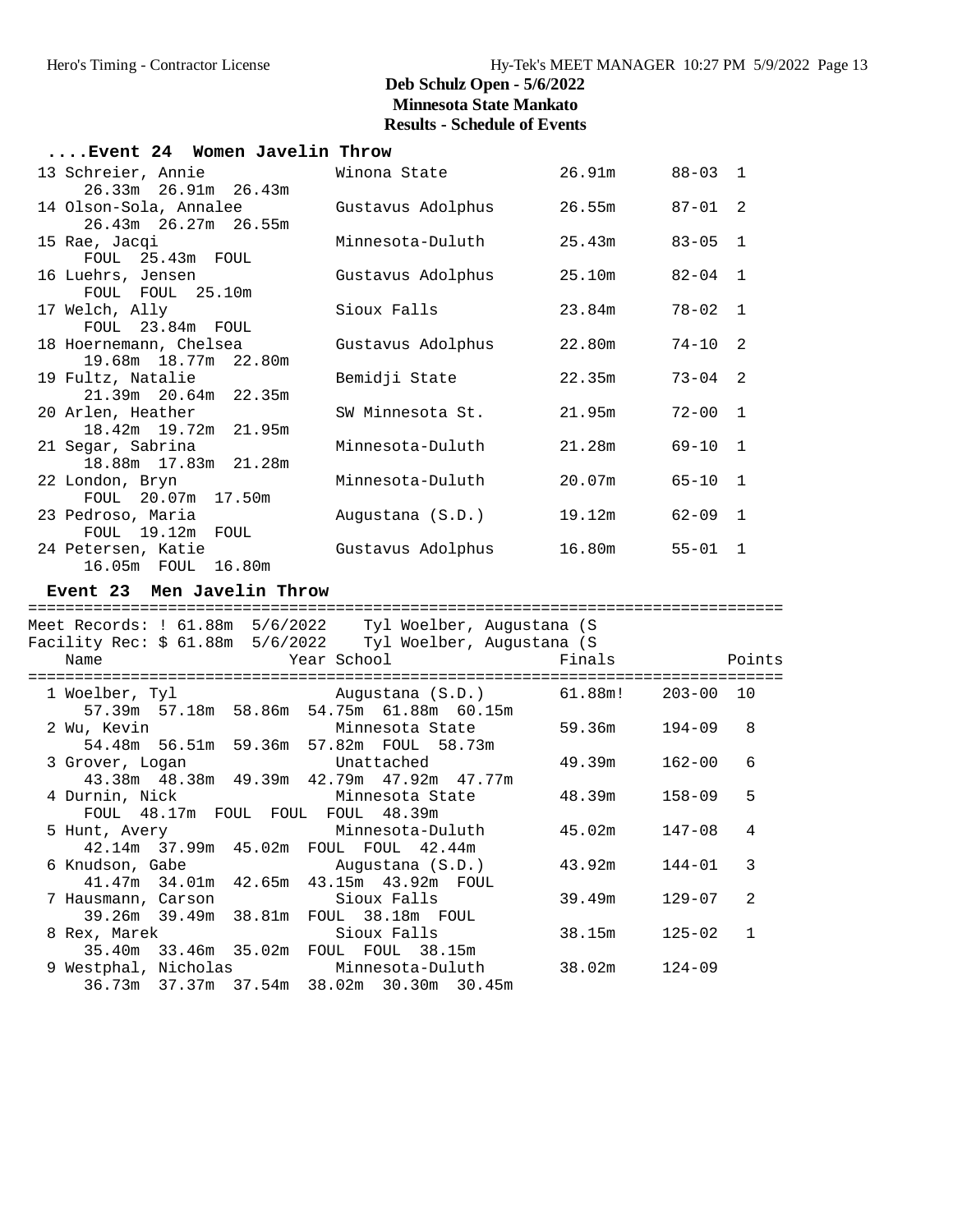## Event 36 Women Pole Vault

| Meet Records: ! 4.25m 4/16/2016 Leslie Brost, Twin Cities<br>Facility Rec: \$ 4.25m 4/16/2016 Leslie Brost, Twin Cities<br>Name | Year School      | Finals |                 | Points      |
|---------------------------------------------------------------------------------------------------------------------------------|------------------|--------|-----------------|-------------|
|                                                                                                                                 |                  |        |                 |             |
| 1 Hickson, Paige<br>3.58 3.73 3.88 3.99<br>P XO XXX<br>XO.                                                                      | Minnesota State  | 3.88m  | $12 - 08.75$ 10 |             |
| 2 Bauer, Paige<br>3.43 3.58 3.73<br>XXO XO XXX                                                                                  | Minnesota State  | 3.58m  | $11 - 09.00$    | 8           |
| 3 Schipper, Addie<br>2.98 3.13 3.28 3.43 3.58<br>O O O XXO XXX                                                                  | Minnesota State  | 3.43m  | $11 - 03.00$    | 6           |
| 4 Tom, Shealyn<br>3.28 3.43<br>O XXX                                                                                            | SW Minnesota St. | 3.28m  | $10 - 09.00$    | 5           |
| 5 Klein, Anastasia<br>2.98 3.13 3.28 3.43<br>XXO<br>O XXO XXX                                                                   | Bemidji State    | 3.28m  | $10 - 09.00$    | 4           |
| 6 Richards, Toryn<br>2.98 3.13 3.28<br>O O XXX                                                                                  | Minnesota State  | 3.13m  | $10 - 03.25$    | 2.50        |
| 6 Judge, Megan<br>2.98 3.13 3.28<br>O O XXX                                                                                     | Bemidji State    | 3.13m  | $10 - 03.25$    | 2.50        |
| 8 Snaza, Greta<br>2.68 2.83 2.98 3.13<br>O XO O XXX                                                                             | Sioux Falls      | 2.98m  | $9 - 09.25$     | $\mathbf 1$ |
| 9 Johnstone, Madyson<br>2.98 3.13<br>XXO XXX                                                                                    | Minnesota State  | 2.98m  | $9 - 09.25$     |             |
| 9 Zaemisch, Micah<br>2.98 3.13<br>XXO XXX                                                                                       | Minnesota State  | 2.98m  | $9 - 09.25$     |             |
| 11 Glanzer, Makenna<br>2.83 2.98<br>O XXX                                                                                       | SW Minnesota St. | 2.83m  | $9 - 03.25$     |             |
| 12 Gyi, Nedoh<br>2.38 2.53 2.68<br>XO<br>O XXX                                                                                  | SW Minnesota St. | 2.53m  | $8 - 03.50$     |             |
| 13 Adams, MaKenzie<br>2.38 2.53<br>XXX<br>0                                                                                     | Sioux Falls      | 2.38m  | $7 - 09.75$     |             |
| -- Olson, Olivia<br>2.98<br><b>XXX</b>                                                                                          | Bemidji State    | NH     |                 |             |
| -- Hinkle, MaryGrace<br>2.38<br>XXX                                                                                             | SW Minnesota St. | ΝH     |                 |             |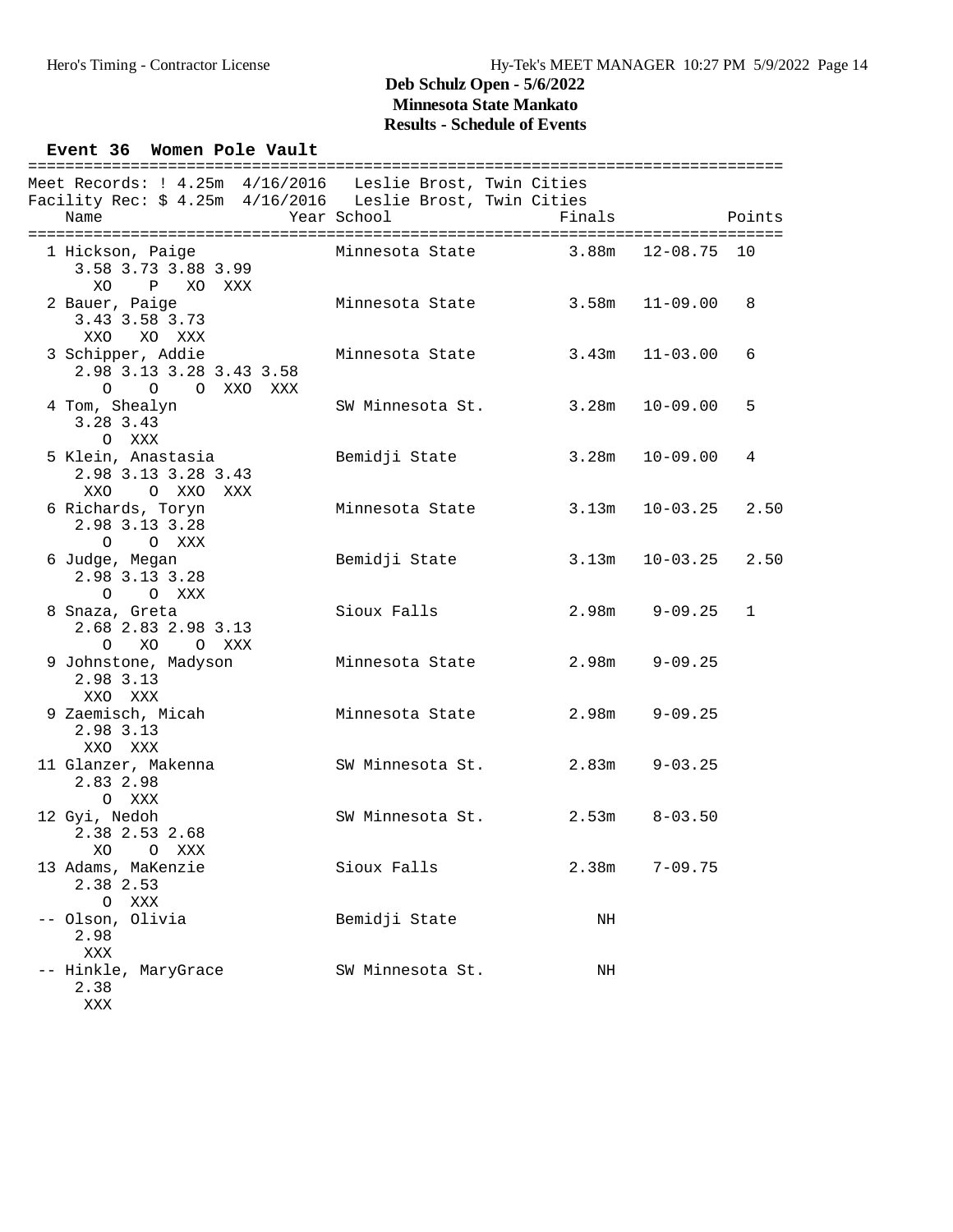#### Event 35 Men Pole Vault

| Meet Records: ! 5.35m 4/16/2016 Zach Siegmeier, TCTC / NRR                                                                  |                       |             |                     |        |           |
|-----------------------------------------------------------------------------------------------------------------------------|-----------------------|-------------|---------------------|--------|-----------|
| Facility Rec: \$ 5.35m 4/16/2016 Zach Siegmeier, TCTC / NRR                                                                 |                       |             |                     |        |           |
| Name                                                                                                                        | Year School           | Finals      |                     | Points |           |
|                                                                                                                             |                       |             |                     |        |           |
| 1 Dittel, Carson                                                                                                            | Minnesota State 4.92m |             | $16 - 01.75$ 10     |        |           |
| 4.71 4.92 5.07                                                                                                              |                       |             |                     |        |           |
| $\circ$<br>$\circ$<br>XX                                                                                                    |                       |             |                     |        |           |
| 2 Lindsey, Thomas                                                                                                           | Minnesota State 4.92m |             | $16 - 01.75$        | 8      |           |
| 4.71 4.92 5.07                                                                                                              |                       |             |                     |        |           |
| XO<br>O XXX                                                                                                                 |                       |             |                     |        |           |
| 3 Berg, Alex                                                                                                                | Minnesota State       | 4.47m       | 14-08.00            | 5.50   |           |
| 4.32 4.47 4.62                                                                                                              |                       |             |                     |        |           |
| $\circ$<br>O XXX                                                                                                            |                       |             |                     |        |           |
| 3 Johnson, Kyle                                                                                                             | Minnesota State       | 4.47m       | $14 - 08.00$        | 5.50   |           |
| 4.32 4.47 4.62                                                                                                              |                       |             |                     |        |           |
| O XXX<br>$\circ$                                                                                                            |                       |             |                     |        |           |
| 5 Smith, Hunter                                                                                                             | SW Minnesota St.      | 4.47m       | $14 - 08.00$        | 4      |           |
| 4.17 4.32 4.47 4.62                                                                                                         |                       |             |                     |        |           |
| O O XXO XXX                                                                                                                 |                       |             |                     |        |           |
| 6 Person, Jake                                                                                                              | Sioux Falls           | 4.17m       | $13 - 08.25$        | 3      |           |
| 4.17 4.32                                                                                                                   |                       |             |                     |        |           |
| XO XXX                                                                                                                      |                       |             |                     |        |           |
| 7 Hansen, Jed                                                                                                               | Unattached            | 4.02m       | 13-02.25            | 2      |           |
| 3.72 3.87 4.02 4.17                                                                                                         |                       |             |                     |        |           |
| XO<br>O O XXX                                                                                                               |                       |             |                     |        |           |
| 8 Olson, Samuel                                                                                                             | Sioux Falls           | 3.72m       | $12 - 02.50$        | 1      |           |
| 3.42 3.57 3.72 3.87                                                                                                         |                       |             |                     |        |           |
| $\mathbf{P}$<br>P OXXX                                                                                                      |                       |             |                     |        |           |
| 9 Grannes, Luke                                                                                                             | SW Minnesota St.      | 3.57m       | $11 - 08.50$        |        |           |
| 3.42 3.57 3.72                                                                                                              |                       |             |                     |        |           |
| $\mathbf{P}$<br>O XXX                                                                                                       |                       |             |                     |        |           |
| -- McPherson, Mark                                                                                                          | Minnesota State       | $\rm{NH}$   |                     |        |           |
| 4.02                                                                                                                        |                       |             |                     |        |           |
| XXX                                                                                                                         |                       |             |                     |        |           |
| -- Cole, Nicholas                                                                                                           | Sioux Falls           | NH          |                     |        |           |
| 3.42                                                                                                                        |                       |             |                     |        |           |
| XXX                                                                                                                         |                       |             |                     |        |           |
|                                                                                                                             |                       |             |                     |        |           |
| Event 34 Women Long Jump                                                                                                    |                       |             |                     |        |           |
|                                                                                                                             |                       |             |                     |        |           |
| Meet Records: $1\ 5.78m\ 5/6/2022$ Faith Lubner, St. Cloud St<br>Facility Rec: \$ 5.78m 5/6/2022 Faith Lubner, St. Cloud St |                       |             |                     |        |           |
| Name                                                                                                                        | Year School           | Finals Wind |                     |        | H# Points |
|                                                                                                                             |                       |             |                     |        |           |
| 1 Petricka, Kary                                                                                                            | Minnesota State       | 6.29m       | 2.8<br>$20 - 07.75$ | 2      | 10        |
| $5.89m(3.7)$ $5.92m(2.1)$ $5.81m(2.0)$ FOUL $6.29m(2.8)$ $6.05m(3.0)$                                                       |                       |             |                     |        |           |
| 2 Buske, Parker                                                                                                             | St. Cloud State       | 5.87m       | 2.8<br>$19 - 03.25$ | 2      | 8         |
| $5.80$ m $(2.4)$ $5.73$ m $(3.0)$ $5.64$ m $(0.6)$ $5.80$ m $(2.8)$ $5.87$ m $(2.8)$ FOUL                                   |                       |             |                     |        |           |
| 3 Sallee, Kylee                                                                                                             | Augustana (S.D.)      | 5.87m       | 4.3<br>19-03.25     | - 2    | 6         |
| $5.87m(4.3)$ $5.77m(2.6)$ $5.73m(3.4)$ $5.66m(3.5)$ $5.79m(2.9)$ FOUL                                                       |                       |             |                     |        |           |
|                                                                                                                             |                       |             |                     |        |           |

 4 Lubner, Faith St. Cloud State 5.78m! 1.6 18-11.75 2 5 FOUL FOUL 5.55m(2.4) FOUL 5.78m(1.6) 5.28m(0.3) 5 Arason, Hannah St. Cloud State 5.76m 2.6 18-10.75 2 4 5.31m(0.5) 5.20m(1.6) 5.76m(2.6) PASS PASS PASS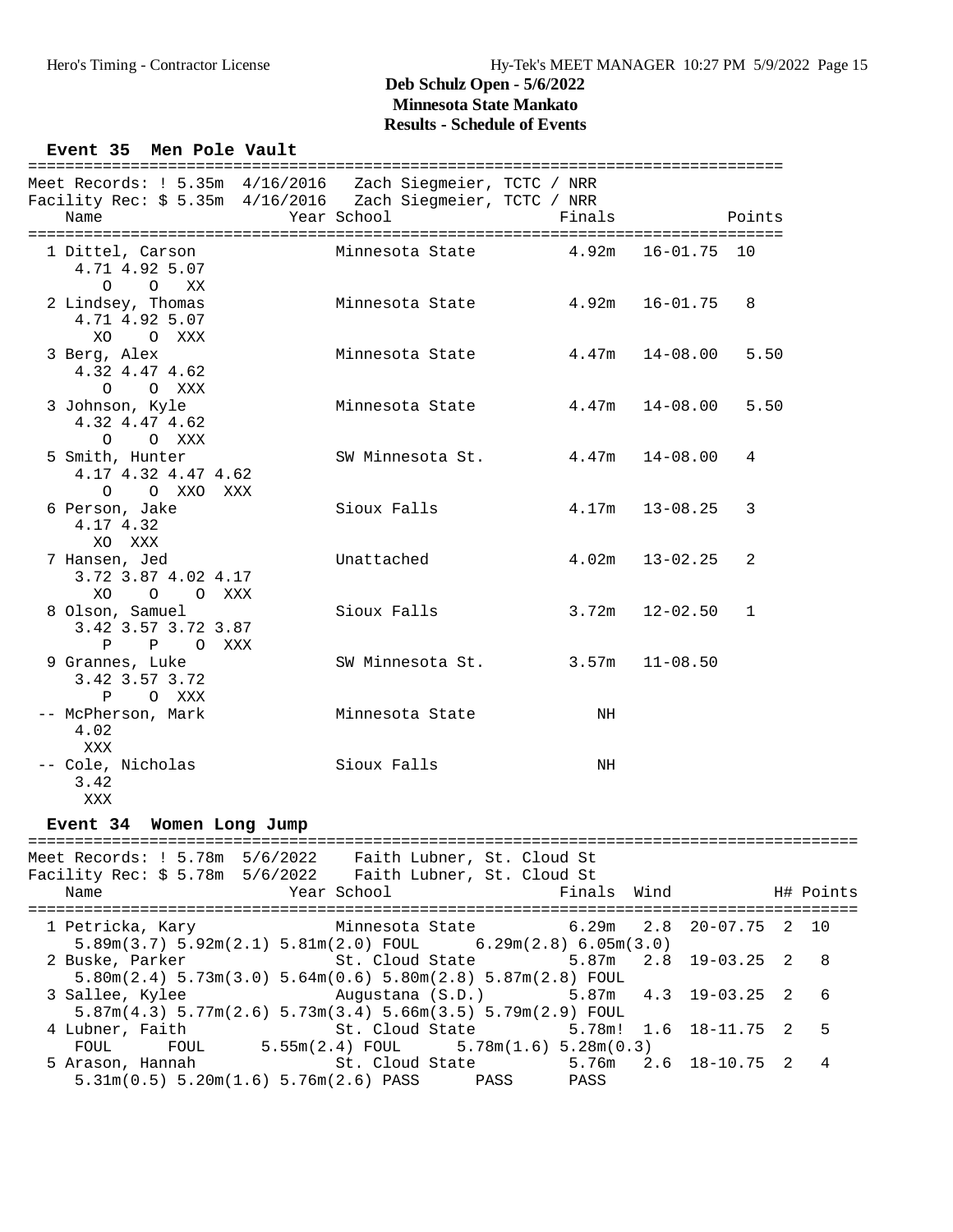#### **....Event 34 Women Long Jump**

| 6 Meyers, Natalie<br>FOUL                                                                                          | Sioux Falls 5.74m 2.3<br>$4.98m(1.5) 5.60m(3.1) 5.40m(1.2) 5.38m(2.7) 5.74m(2.3)$ |     | $18 - 10.00$ 2     |             | 3              |
|--------------------------------------------------------------------------------------------------------------------|-----------------------------------------------------------------------------------|-----|--------------------|-------------|----------------|
|                                                                                                                    |                                                                                   | 3.2 | $18 - 03.25$ 2     |             | $\overline{2}$ |
| 8 Kes, Madi<br>$4.92m(2.9)$ $5.43m(2.9)$ $5.18m(2.9)$ $5.39m(2.8)$ $5.29m(3.0)$ $5.21m(0.3)$                       | Gustavus Adolphus 5.43m                                                           | 2.9 | $17-09.75$ 1       |             | $\mathbf{1}$   |
| 9 Rowles, Julia<br>FOUL                                                                                            | St. Cloud State 5.36m 2.3 17-07.00 2<br>$5.36m(2.3) 5.22m(3.0)$ FOUL FOUL FOUL    |     |                    |             |                |
| 10 Romig, Shelby<br>FOUL $5.35m(2.1) 5.07m(0.5)$                                                                   | St. Cloud State 5.35m 2.1 17-06.75 2                                              |     |                    |             |                |
| 11 Newman, Jaci<br>$5.34m(2.5)$ FOUL $5.28m(3.9)$                                                                  | Minnesota State 5.34m                                                             |     | $2.5$ 17-06.25 1   |             |                |
|                                                                                                                    |                                                                                   |     |                    |             |                |
| 13 Klink, Taytum<br>5.20m(1.6) 5.32m(1.3) F0UL                                                                     | SW Minnesota St. 5.32m                                                            |     | $1.3$ $17-05.50$ 2 |             |                |
| 14 Root, Lindsey<br>5.15m(2.0) 5.24m(2.7) 5.30m(3.3)                                                               | Minnesota-Duluth 5.30m                                                            |     | $3.3$ $17-04.75$ 1 |             |                |
| 15 Mlejnek, Jasmine 6.29m<br>5.24m(3.8) 5.29m(4.3) 5.27m(3.9)                                                      |                                                                                   |     | $4.3$ 17-04.25 1   |             |                |
|                                                                                                                    |                                                                                   |     | $2.2$ 16-09.25 1   |             |                |
| 17 Curtice, Emily <b>Example 3</b> Bemidji State 5.06m<br>$5.06m(3.6)$ 4.86 $m(0.9)$ 5.04 $m(2.8)$                 |                                                                                   |     | $3.6$ 16-07.25 1   |             |                |
| 18 Morgan, Hannah<br>$FOUL$ 4.95m(1.4) FOUL                                                                        | SW Minnesota St. 4.95m                                                            |     | $1.4$ 16-03.00 2   |             |                |
| 19 Fultz, Natalie 19 Bemidji State 1.93m<br>FOUL 4.93m(3.6)<br>FOUL                                                |                                                                                   |     | $3.6$ $16-02.25$ 1 |             |                |
| 20 Geraets, Megan Magazine Gustavus Adolphus (1997) 4.81m 2.2 15-09.50 2<br>$4.71m(2.3)$ $4.81m(2.2)$ $4.49m(0.1)$ |                                                                                   |     |                    |             |                |
| 21 Petersen, Katie $3.5 \tIm(3.5)$ FOUL $4.58 \tIm(3.4)$ $4.59 \tIm(3.5)$ FOUL $4.58 \tIm(3.4)$                    |                                                                                   |     |                    |             |                |
|                                                                                                                    | Augustana (S.D.) FOUL                                                             |     |                    | $\mathbf 1$ |                |
| FOUL FOUL FOUL                                                                                                     | Minnesota State FOUL                                                              |     |                    | 2           |                |
| Event 33 Men Long Jump                                                                                             |                                                                                   |     |                    |             |                |
| Meet Records: ! 7.72m 5/6/2022 Caleb Kath, Minnesota St                                                            |                                                                                   |     |                    |             |                |
| Facility Rec: \$ 7.72m 5/6/2022 Caleb Kath, Minnesota St<br>Name                                                   | Year School <b>Example 1</b> Finals Wind H# Points                                |     |                    |             |                |
|                                                                                                                    |                                                                                   |     |                    |             |                |

| 1 Kath, Caleb                                                                                                           | Minnesota State  |      | 7.72m!                       | $2.0$ $25-04.00$           | 2 10 |     |
|-------------------------------------------------------------------------------------------------------------------------|------------------|------|------------------------------|----------------------------|------|-----|
| $FOUL$ $7.72m(2.0)$ $FOUL$                                                                                              | PASS PASS        |      | PASS                         |                            |      |     |
| 2 Heald, Slade Minnesota State                                                                                          |                  |      | 7.28m                        | $3.8$ $23-10.75$ 2         |      | 8   |
| $FOUL$ $7.28m(3.8)$ $FOUL$                                                                                              | FOUL             | FOUL | FOUL                         |                            |      |     |
| 3 Durnin, Nick Minnesota State                                                                                          |                  |      | 7.11m                        | 1.7 23-04.00               |      | - 6 |
| $6.98m(2.4)$ $7.11m(1.7)$ $FOUL$ PASS                                                                                   |                  | PASS | PASS                         |                            |      |     |
| 4 Sikel, Jonathan                 Auqustana (S.D.)                                                                      |                  |      | $7.10m$ $2.4$ $23-03.50$ $1$ |                            |      | 5   |
| 7.05m(2.1) FOUL<br><b>FOUL</b>                                                                                          | FOUL             | FOUL | 7.10m(2.4)                   |                            |      |     |
| 5 Lear, Nathan                                                                                                          | SW Minnesota St. |      |                              | $6.99m$ $4.0$ $22-11.25$ 2 |      | 4   |
| $6.86$ m $(2.7)$ $6.99$ m $(4.0)$ $6.73$ m $(3.4)$ FOUL FOUL                                                            |                  |      | 6.87m(1.8)                   |                            |      |     |
| 6 Hunt, Avery 6.75m                                                                                                     |                  |      |                              | 2.3 22-01.75 2             |      | 3   |
| $6.75\text{m}(2.3)$ $6.67\text{m}(2.4)$ $6.62\text{m}(2.8)$ $6.62\text{m}(2.7)$ $6.74\text{m}(1.2)$ $6.67\text{m}(2.5)$ |                  |      |                              |                            |      |     |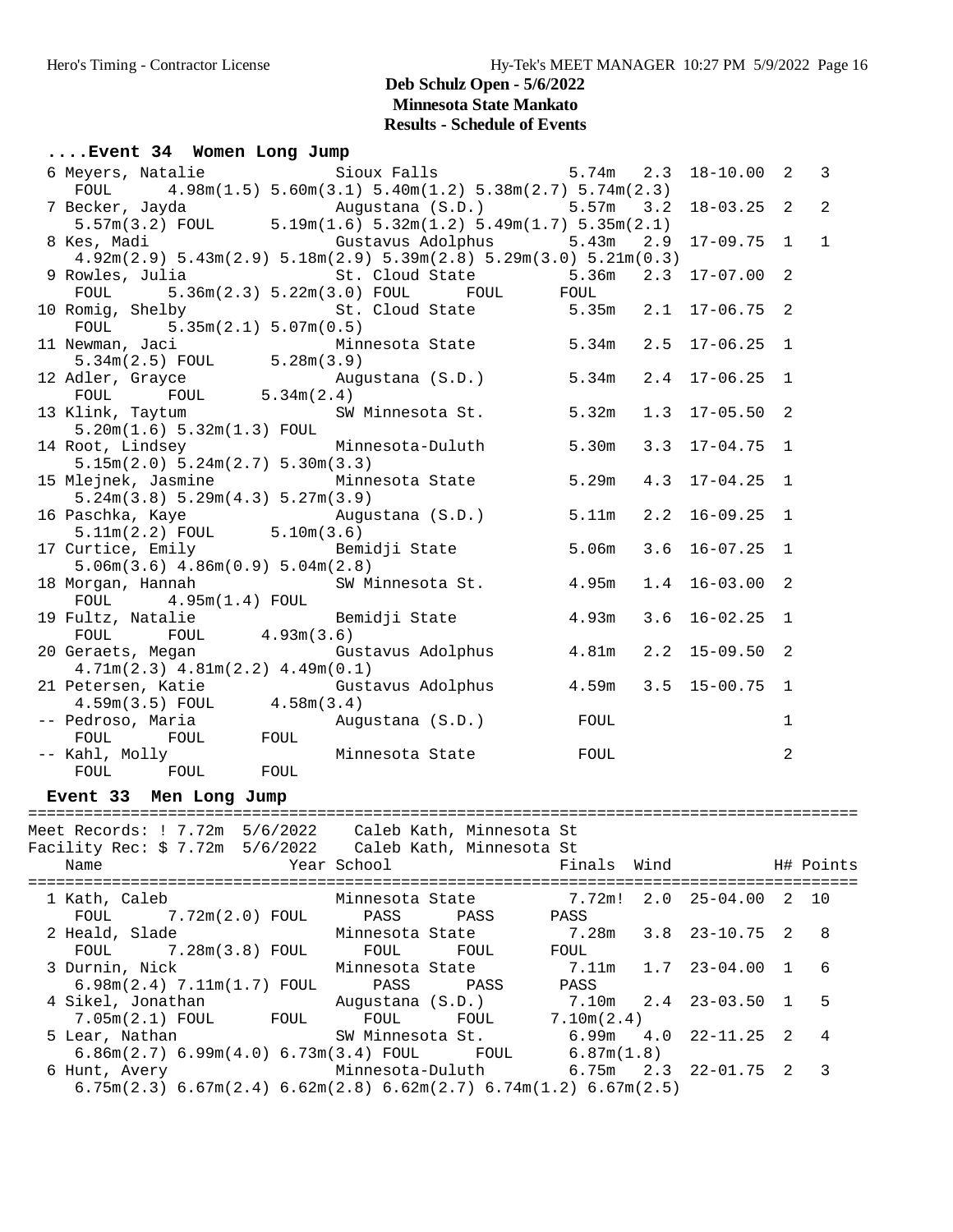1.43 1.48 1.53 1.58 1.63 O O XXO XXO XXX

> 1.43 1.48 1.53 1.58 O O O XXX

### **Deb Schulz Open - 5/6/2022 Minnesota State Mankato Results - Schedule of Events**

#### **....Event 33 Men Long Jump**

| 7 Lindsey-Stevens, Kaleb Unattached                                                                                                                                                                                                                                                              |                         | 6.72m  | $5.4$ 22-00.75 2         |                | $\overline{2}$ |
|--------------------------------------------------------------------------------------------------------------------------------------------------------------------------------------------------------------------------------------------------------------------------------------------------|-------------------------|--------|--------------------------|----------------|----------------|
| $6.72m(5.4) 6.66m(2.1) FOUL$ $6.45m(1.8) FOUL$<br>FOUL<br>8 Abdi, Muse                                                                                                                                                                                                                           | Augustana (S.D.)        | 6.50m  | $21 - 04.00$<br>2.0      | $\overline{1}$ | $\mathbf 1$    |
| $6.49m(3.4)$ $6.34m(2.1)$ $6.03m(2.4)$ $6.50m(2.0)$ FOUL<br>FOUL<br>9 Mangwiro, Takudzwa Minnesota State 6.47m<br>6.47m(2.4) FOUL FOUL FOUL FOUL FOUL FOUL                                                                                                                                       |                         |        | $2.4$ $21-02.75$ 2       |                |                |
| 10 Grover, Logan<br>FOUL $6.46m(4.2)$<br>FOUL                                                                                                                                                                                                                                                    | Unattached              | 6.46m  | $4.2$ $21-02.50$         | $\overline{1}$ |                |
| 11 Wallin, Cade Gustavus Adolphus<br>FOUL 5.78m(4.5) 5.89m(2.7)                                                                                                                                                                                                                                  |                         | 5.89m  | 2.7<br>$19 - 04.00$      | $\overline{2}$ |                |
| 12 Woelber, Tyl Aug<br>FOUL FOUL 5.77m(3.5)                                                                                                                                                                                                                                                      | Augustana (S.D.)        | 5.77m  | 3.5                      | $18 - 11.25$ 2 |                |
| 13 Berends, Cole<br>بمان بن جانب<br>FOUL 5.53m(3.4)<br>FOUL                                                                                                                                                                                                                                      | Augustana (S.D.)        | 5.53m  | 3.4                      | $18 - 01.75$ 1 |                |
| 14 Skelly, Matthew<br>4.68m(4.4) 5.04m(0.3) 4.87m(3.3)                                                                                                                                                                                                                                           | Gustavus Adolphus 5.04m |        | 0.3                      | $16 - 06.50$ 1 |                |
| 15 Shannon, Reece<br>5.00m(1.8) PASS PASS                                                                                                                                                                                                                                                        | Minnesota State 5.00m   |        | $1.8$ 16-05.00 1         |                |                |
| Event 38 Women High Jump                                                                                                                                                                                                                                                                         |                         |        |                          |                |                |
| Facility Rec: \$ 1.73m  5/6/2022    Taylor Elliott, Minnesota St<br>Meet Records: ! 1.73m  5/6/2022    Taylor Elliott, Minnesota St<br>Meet Records: ! 1.73m  4/22/2017   Ashley Ramacher, UNAT-Minneso<br>Facility Rec: \$ 1.73m 4/22/2017 Ashley Ramacher, UNAT-Minneso<br>Year School<br>Name |                         | Finals | <b>Example 19</b> Points |                |                |
| 1 Elliott, Taylor           Minnesota State         1.73m\$   5-08.00  10<br>1.43 1.48 1.53 1.58 1.63 1.68 1.73 1.75<br>P P P O O XXO                                                                                                                                                            | XO XXX                  |        |                          |                |                |
| 2 Stone, Zoe 6 2 Minnesota State 1.63m<br>1.43 1.48 1.53 1.58 1.63 1.68<br>$\mathbf{P}$<br>P O O O XXX                                                                                                                                                                                           |                         |        | $5 - 04.25$              | 8              |                |
| 3 Pedroso, Maria<br>1.43 1.48 1.53 1.58 1.63<br>P O O O XXX                                                                                                                                                                                                                                      | Augustana (S.D.)        | 1.58m  | 5-02.25                  | 5.50           |                |
| 3 Rowles, Julia<br>1.43 1.48 1.53 1.58 1.63<br>O XXX<br>$\Omega$<br>$\circ$ $\circ$                                                                                                                                                                                                              | St. Cloud State         | 1.58m  | $5 - 02.25$              | 5.50           |                |
| 5 Langston, Teya<br>1.43 1.48 1.53 1.58 1.63<br>$\mathbf{P}$<br>$\mathbf{P}$<br>$\circ$<br>XO<br>XXX                                                                                                                                                                                             | Minnesota State         | 1.58m  | $5 - 02.25$              | 4              |                |
| 6 Tietjens, Leah<br>1.43 1.48 1.53 1.58 1.63<br>$\circ$<br>O XXO<br>0<br>XXX                                                                                                                                                                                                                     | SW Minnesota St.        | 1.58m  | $5 - 02.25$              | 3              |                |
| 7 Sunnarborg, Samantha<br>1.43 1.48 1.53 1.58 1.63<br>$\circ$<br>XO<br>XXO<br>$\circ$<br>XXX                                                                                                                                                                                                     | Minnesota State         | 1.58m  | $5 - 02.25$              | 2              |                |
| 8 Preiner, Lauren                                                                                                                                                                                                                                                                                | Minnesota State         | 1.58m  | $5 - 02.25$              | $\mathbf{1}$   |                |

% SW Minnesota St. 1.53m 5-00.25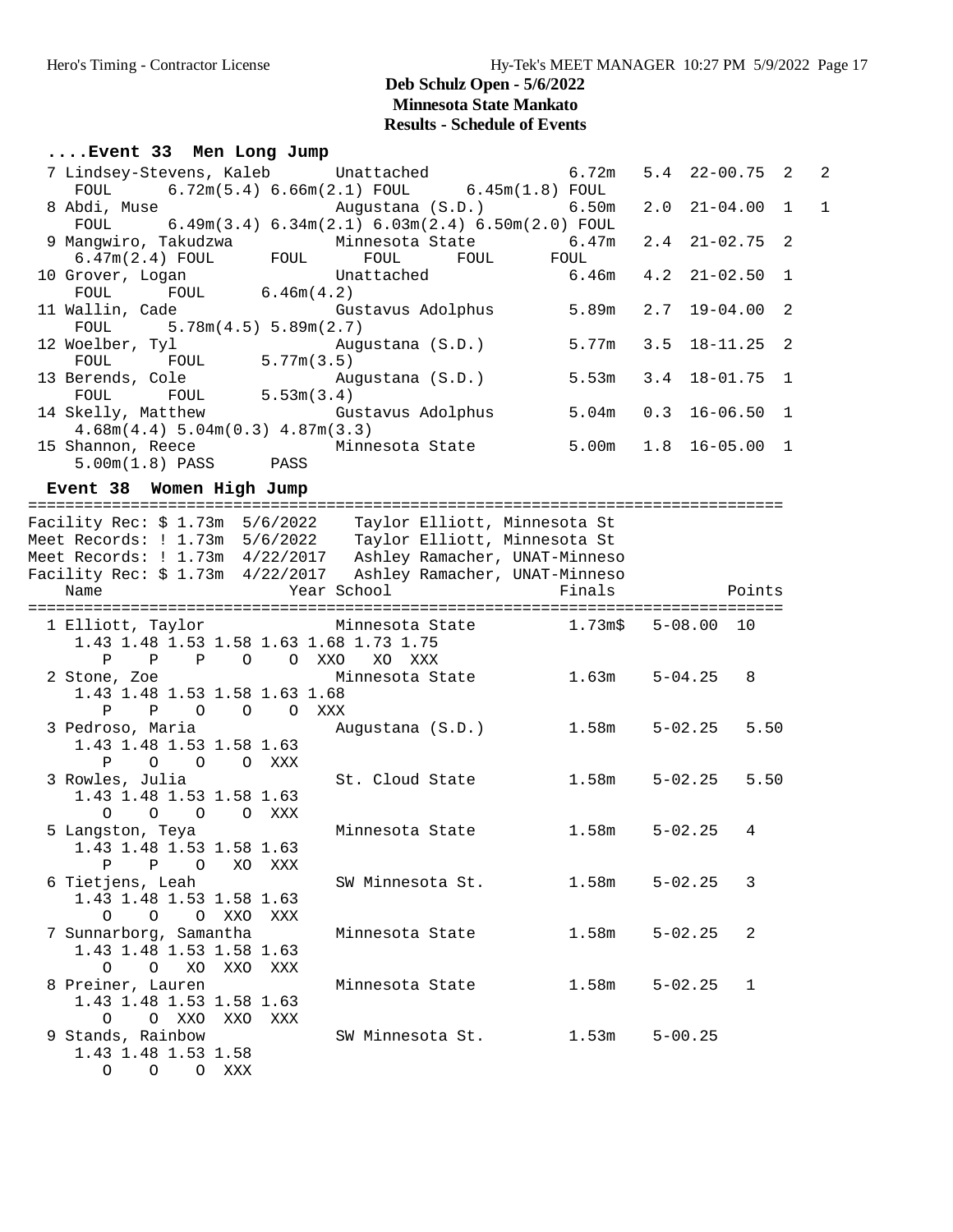| Event 38 Women High Jump              |                  |       |                   |
|---------------------------------------|------------------|-------|-------------------|
| 9 Cridlebaugh, Ashley Minnesota State |                  | 1.53m | $5 - 00.25$       |
| 1.43 1.48 1.53 1.58<br>P O O XXX      |                  |       |                   |
| 9 Jones, Emily                        | Minnesota-Duluth | 1.53m | $5 - 00.25$       |
| 1.43 1.48 1.53 1.58                   |                  |       |                   |
| P O O XXX                             |                  |       |                   |
| 12 Richards, Toryn                    | Minnesota State  | 1.53m | $5 - 00.25$       |
| 1.43 1.48 1.53 1.58                   |                  |       |                   |
| P XO O XXX                            |                  |       |                   |
| 13 Solis, Olivia                      | Minnesota State  | 1.53m | $5 - 00.25$       |
| 1.43 1.48 1.53 1.58                   |                  |       |                   |
| POXXOXXX                              |                  |       |                   |
| 14 Anderson, Stella                   | SW Minnesota St. |       | $1.48m$ $4-10.25$ |
| 1.43 1.48 1.53                        |                  |       |                   |
| O O XXX                               |                  |       |                   |
| 15 Curtice, Emily                     | Bemidji State    |       | $1.48m$ $4-10.25$ |
| 1.43 1.48 1.53                        |                  |       |                   |
| O XO XXX                              |                  |       |                   |
| 16 Fultz, Natalie                     | Bemidji State    |       | $1.48m$ $4-10.25$ |
| 1.43 1.48 1.53                        |                  |       |                   |
| XO.<br>XO XXX                         |                  |       |                   |

# **Event 37 Men High Jump**

|                                                                                                                                       | ================= |                            |                   |                          |
|---------------------------------------------------------------------------------------------------------------------------------------|-------------------|----------------------------|-------------------|--------------------------|
| Meet Records: ! 2.11m 5/6/2022  Deveyonn Brown, Minnesota St<br>Facility Rec: \$ 2.11m 5/6/2022  Deveyonn Brown, Minnesota St<br>Name |                   | Year School                | Finals            | Points                   |
|                                                                                                                                       |                   |                            |                   |                          |
| 1 Brown, Deveyonn<br>2.11 2.12<br>XXO XXX                                                                                             |                   | Minnesota State 2.11m!     |                   | $6 - 11.00$<br>10        |
| 2 Smith, McKallen<br>1.88 1.93 1.98<br>O XXX<br>$\circ$                                                                               |                   | SW Minnesota St.           | $1.93m$ $6-04.00$ | 7                        |
| 2 Buendorf, Aiden<br>1.88 1.93 1.98<br>O XXX<br>$\Omega$                                                                              |                   | Minnesota State            | $1.93m$ $6-04.00$ | 7                        |
| 4 Krannich, Trey<br>1.83 1.88 1.93<br>O XXX<br>$\circ$                                                                                |                   | Minnesota State            | $1.88m$ $6-02.00$ | 4.50                     |
| 4 Ziebarth, Jacob<br>1.88 1.93<br>O XXX                                                                                               |                   | Minnesota State            |                   | $1.88m$ $6-02.00$ $4.50$ |
| 6 Caines, Mathew Minnesota-Duluth<br>1.58 1.63 1.68 1.73 1.78 1.83 1.88 1.93<br>$\mathbf{P}$<br>$\mathbf{P}$                          | $P$ $P$ 0         | XO<br>$\circ$<br>XXX       | $1.88m$ $6-02.00$ | 3                        |
| 7 Bies, Danny<br>1.73 1.78 1.83 1.88<br>O XXX<br>$\circ$<br>XP                                                                        |                   | Gustavus Adolphus          | 1.83m             | 2<br>$6 - 00.00$         |
| 8 Wieker, Evan<br>1.58 1.63 1.68 1.73 1.78 1.83 1.88<br>$\circ$<br>P<br>$\mathbf P$                                                   | XO<br>XO          | Gustavus Adolphus<br>O XXX | $1.83m$ $6-00.00$ | $\mathbf{1}$             |
| 9 Morin-Baxter, Isaiah<br>1.73 1.78 1.83 1.88<br>XO XXX<br>$\circ$<br>$\circ$                                                         |                   | Augustana (S.D.)           | 1.83m             | $6 - 00.00$              |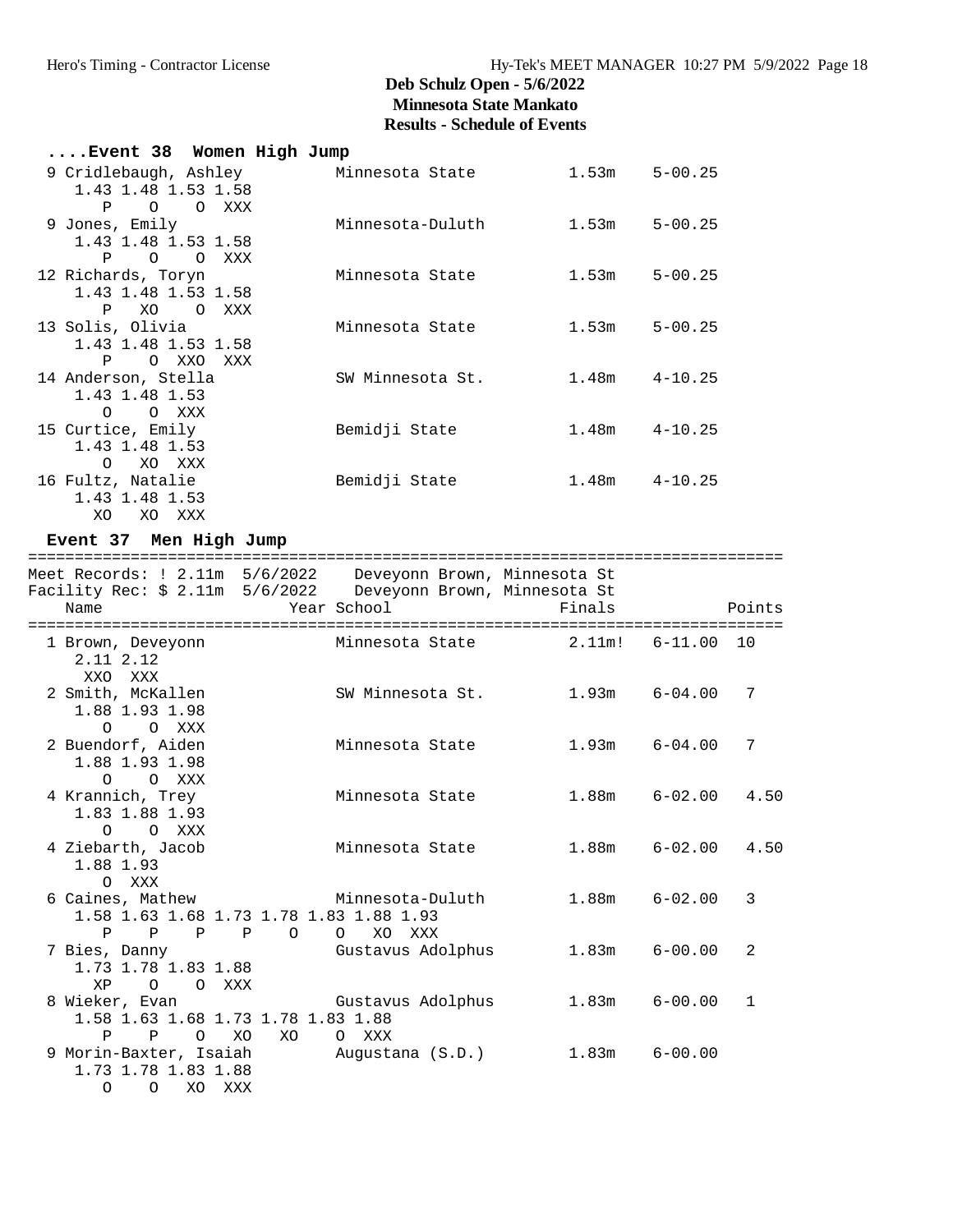## **Deb Schulz Open - 5/6/2022 Minnesota State Mankato**

### **Results - Schedule of Events**

| Event 37 Men High Jump                                                                        |                                                                                          |        |                       |              |              |
|-----------------------------------------------------------------------------------------------|------------------------------------------------------------------------------------------|--------|-----------------------|--------------|--------------|
| 10 Friedrichsen, Jonah Unattached 1.78m 5-10.00                                               |                                                                                          |        |                       |              |              |
| 1.58 1.63 1.68 1.73 1.78 1.83                                                                 |                                                                                          |        |                       |              |              |
| P P O XO XO XXX                                                                               |                                                                                          |        |                       |              |              |
| 11 McCallum, Davis                                                                            | Sioux Falls                                                                              | 1.63m  | $5 - 04.25$           |              |              |
| 1.58 1.63 1.68                                                                                |                                                                                          |        |                       |              |              |
| XO XXO XXX                                                                                    |                                                                                          |        |                       |              |              |
| 12 Sullivan, Logan                                                                            | Gustavus Adolphus 1.58m 5-02.25                                                          |        |                       |              |              |
| 1.58 1.63                                                                                     |                                                                                          |        |                       |              |              |
| XO XXX                                                                                        |                                                                                          |        |                       |              |              |
| -- Cowles, Caleb Communication Unattached                                                     |                                                                                          | NH     |                       |              |              |
| 1.58 1.63 1.68 1.73                                                                           |                                                                                          |        |                       |              |              |
| $\mathbf{P}$<br>$\mathbf P$<br>P XXX                                                          |                                                                                          |        |                       |              |              |
| Event 26 Women Shot Put                                                                       |                                                                                          |        |                       |              |              |
| Meet Records: ! 14.95m 5/6/2022 Brea Perron, Minnesota St                                     |                                                                                          |        |                       |              |              |
| Facility Rec: \$ 14.95m 5/6/2022 Brea Perron, Minnesota St                                    |                                                                                          |        |                       |              |              |
| Name                                                                                          |                                                                                          |        |                       |              |              |
|                                                                                               | Year School                           Finals                                   H# Points |        |                       |              |              |
|                                                                                               |                                                                                          |        |                       |              |              |
| 1 Perron, Brea Minnesota State 14.95m! 49-00.75 2 10<br>FOUL 14.08m 14.72m FOUL 14.95m 14.80m |                                                                                          |        |                       |              |              |
| 2 Zimmerman, Dacoda<br>St. Cloud State                                                        |                                                                                          |        | $13.53m$ $44-04.75$ 2 |              | 8            |
| 12.68m  12.94m  12.99m  12.28m  11.95m  13.53m                                                |                                                                                          |        |                       |              |              |
| 3 Fretag, Madeline                                                                            | Minnesota State                                                                          |        | 13.28m  43-07.00  2   |              | 6            |
| FOUL 12.01m FOUL 13.19m FOUL 13.28m                                                           |                                                                                          |        |                       |              |              |
| 4 Battaforyen, Kate SW Minnesota St. 12.96m                                                   |                                                                                          |        | $42 - 06.25$ 2        |              | 5            |
| 12.15m FOUL 12.72m 12.52m FOUL 12.96m                                                         |                                                                                          |        |                       |              |              |
| 5 VanOsdel, Kayla                 Sioux Falls                                                 |                                                                                          | 12.53m | $41 - 01.50$          | 2            | 4            |
| 12.46m  12.53m  12.12m  11.97m  11.73m  FOUL                                                  |                                                                                          |        |                       |              |              |
|                                                                                               |                                                                                          |        | $39 - 10.50$ 2        |              | 3            |
| 6 Sanford, Nadia Madia 80 SW Minnesota St. 12.15m<br>FOUL 12.04m FOUL 12.15m FOUL FOUL        |                                                                                          |        |                       |              |              |
| 7 Robinson, Morgan Minnesota State 11.96m                                                     |                                                                                          |        | $39 - 03.00$ 1        |              | 2            |
| 10.35m  11.14m  10.66m  10.72m  11.44m  11.96m                                                |                                                                                          |        |                       |              |              |
| 8 Beck, Libby                                                                                 | Minnesota State                                                                          |        | $11.92m$ $39-01.25$   | $\mathbf{1}$ | $\mathbf{1}$ |
| 11.17m  11.92m  FOUL  11.07m  FOUL  FOUL                                                      |                                                                                          |        |                       |              |              |
| 9 Rae, Jacqi                                                                                  | Minnesota-Duluth 11.41m 37-05.25                                                         |        |                       | 1            |              |
| $11.01$ m 11.00m 11.36m 11.23m 10.74m 11.41m<br>$23.01$ m 11.00m 11.36m 11.23m 10.74m 11.41m  |                                                                                          |        |                       |              |              |
| 10 Lindsey, Kamry                                                                             | Sioux Falls                                                                              |        | $10.98m$ $36-00.25$   | 2            |              |
| 10.39m  FOUL  10.98m                                                                          |                                                                                          |        |                       |              |              |
| 11 Pattrin, Mikenna                   Bemidji State                10.96m   35-11.50  1       |                                                                                          |        |                       |              |              |
| 10.68m  10.33m<br>10.96m                                                                      |                                                                                          |        |                       |              |              |
| 12 Arlen, Heather                                                                             | SW Minnesota St.                                                                         | 10.69m | $35 - 01.00$          | 1            |              |
| 10.52m 10.69m<br>10.13m                                                                       |                                                                                          |        |                       |              |              |
| 13 Klun, Madeline                                                                             | Minnesota-Duluth                                                                         | 10.58m | $34 - 08.50$          | 1            |              |
| FOUL 10.17m<br>10.58m                                                                         |                                                                                          |        |                       |              |              |
| 14 Segar, Sabrina                                                                             | Minnesota-Duluth                                                                         | 10.58m | $34 - 08.50$          | 1            |              |
| 9.39m 10.58m<br>10.02m                                                                        |                                                                                          |        |                       |              |              |
| 15 Arason, Hannah                                                                             | St. Cloud State                                                                          | 10.30m | $33 - 09.50$          | 1            |              |
| 9.99m 10.30m<br>9.88m                                                                         |                                                                                          |        |                       |              |              |
| 16 Mccauley, Haley                                                                            | Minnesota-Duluth                                                                         | 10.25m | $33 - 07.50$          | 1            |              |
| 10.14m  FOUL  10.25m                                                                          |                                                                                          |        |                       |              |              |
| 17 Gielski, Kayce                                                                             | Minnesota-Duluth                                                                         | 9.88m  | $32 - 05.00$          | 1            |              |
| FOUL 9.66m 9.88m                                                                              |                                                                                          |        |                       |              |              |
| 18 Mlejnek, Jasmine                                                                           | Minnesota State                                                                          | 9.20m  | $30 - 02.25$          | 1            |              |
| 8.86m 9.20m 8.94m                                                                             |                                                                                          |        |                       |              |              |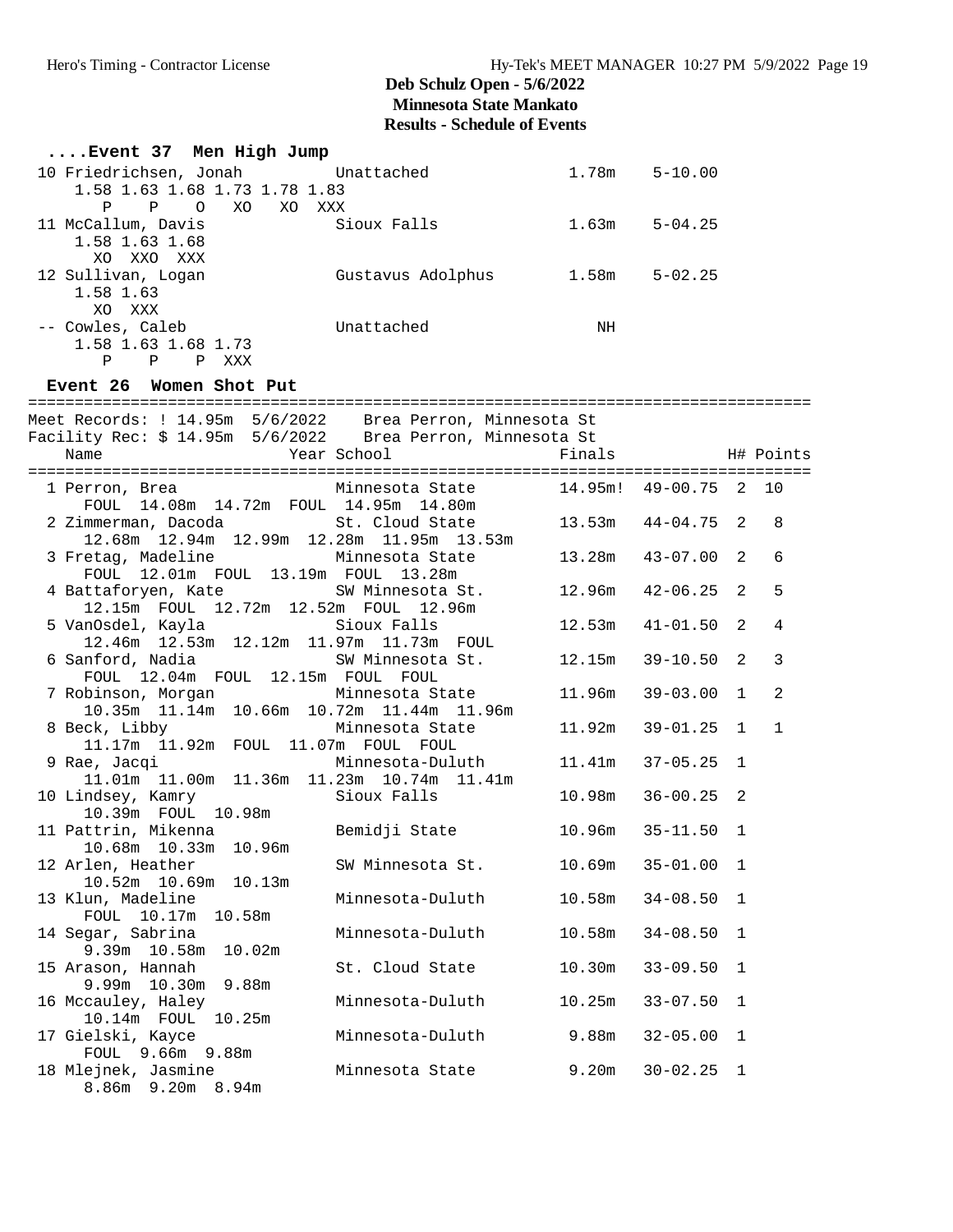| Event 26 Women Shot Put                                               |                      |        |                |              |              |
|-----------------------------------------------------------------------|----------------------|--------|----------------|--------------|--------------|
| -- Stafslien-Dumale, Abbi                                             | Minnesota State TOUL |        |                | 2            |              |
| FOUL FOUL FOUL                                                        |                      |        |                | 2            |              |
| -- Schroeder, Kaitlyn<br>FOUL FOUL FOUL                               | Minnesota State TOUL |        |                |              |              |
| Event 25 Men Shot Put                                                 |                      |        |                |              |              |
|                                                                       |                      |        |                |              |              |
| Meet Records: ! 17.69m 4/16/2016 Luke Johnson, Minnesota              |                      |        |                |              |              |
| Facility Rec: \$ 17.69m  4/16/2016  Luke Johnson, Minnesota           |                      |        |                |              |              |
| Year School<br>Name                                                   |                      | Finals | H# Points      |              |              |
| 1 Orzolek, Steven Minnesota State                                     |                      | 16.72m | $54 - 10.25$ 2 |              | 10           |
| 16.72m  15.55m  16.14m  16.23m  FOUL  FOUL                            |                      |        |                |              |              |
| 2 Naba, Bedale                                                        | Minnesota State      | 16.01m | $52 - 06.50$ 2 |              | 8            |
| 14.96m  15.57m  15.01m  16.01m  FOUL  15.45m                          |                      |        |                |              |              |
| 3 Kucera, Tommy                                                       | Minnesota State      | 15.85m | $52 - 00.00$ 2 |              | 6            |
| FOUL 14.44m 15.14m 15.85m FOUL FOUL                                   |                      |        |                |              |              |
| 4 Kostynick, Colton                                                   | Minnesota-Duluth     | 15.61m | $51 - 02.75$ 2 |              | 5            |
| 15.03m  15.61m  FOUL  FOUL  FOUL  14.72m                              |                      |        |                |              |              |
| 5 Rasmussen, Brendon                                                  | SW Minnesota St.     | 14.63m | $48 - 00.00$   | 1            | 4            |
| 14.51m 14.63m FOUL FOUL FOUL FOUL                                     |                      |        |                |              |              |
| 6 Nebelung, Tyler                                                     | SW Minnesota St.     | 14.47m | $47 - 05.75$   | 1            | 3            |
| 13.31m  13.56m  12.88m  14.47m  FOUL  FOUL                            |                      |        |                |              |              |
| 7 Davito, Dawson                                                      | Sioux Falls          | 14.32m | 46-11.75       | 1            | 2            |
| 13.70m  14.32m  14.16m  FOUL  13.68m  FOUL                            |                      |        | $46 - 11.00$   |              |              |
| 8 Wolkow, Jaymeson Sioux Falls<br>14.30m FOUL 13.87m FOUL FOUL 14.12m |                      | 14.30m |                | -2           | $\mathbf{1}$ |
| 9 Swedzinski, Carl                                                    | SW Minnesota St.     | 13.90m | $45 - 07.25$ 2 |              |              |
| 13.81m  13.52m  FOUL  FOUL  13.90m  13.83m                            |                      |        |                |              |              |
| 10 Kaeppe, Trajan                                                     | Gustavus Adolphus    | 13.37m | $43 - 10.50$   | 1            |              |
| 12.50m  13.37m  FOUL                                                  |                      |        |                |              |              |
| 11 Hudson, Nick                                                       | Minnesota State      | 13.37m | $43 - 10.50$   | 1            |              |
| 13.37m FOUL FOUL                                                      |                      |        |                |              |              |
| 12 Hagan, Patrick                                                     | Sioux Falls          | 13.30m | $43 - 07.75$ 1 |              |              |
| 13.30m FOUL FOUL                                                      |                      |        |                |              |              |
| 13 Bicek, Eli                                                         | Minnesota-Duluth     | 13.13m | $43 - 01.00$ 2 |              |              |
| 13.00m  13.13m  12.57m                                                |                      |        |                |              |              |
| 14 Anderson, Oliver                                                   | Minnesota State      | 12.72m | $41 - 08.75$   | 1            |              |
| FOUL 12.72m 12.20m                                                    |                      |        |                |              |              |
| 15 Gribble, Nathan                                                    | Unattached           | 12.08m | $39 - 07.75$   | $\mathbf{1}$ |              |
| 12.08m  11.98m  FOUL                                                  |                      |        |                |              |              |
| 16 Iverson, Simon                                                     | Unattached           | 8.79m  | $28 - 10.25$   | 1            |              |
| FOUL FOUL 8.79m                                                       |                      |        |                |              |              |
| -- Wiser, Ben                                                         | Unattached           | FOUL   |                | 2            |              |
| FOUL FOUL<br>FOUL                                                     |                      |        |                |              |              |
| Event 32 Women Triple Jump                                            |                      |        |                |              |              |
|                                                                       |                      |        |                |              |              |
| Facility Rec: \$ 12.57m    5/6/2022    Flore Gracia, Minnesota St     |                      |        |                |              |              |
|                                                                       |                      |        |                |              |              |

Name  $Year School$  Finals Wind Points ====================================================================================== 1 Gracia, Flore Minnesota State 12.57m! 1.1 41-03.00 10 12.43m(2.0) 12.57m(1.1) 12.41m(1.9) 12.43m(2.2) 12.36m(3.4) FOUL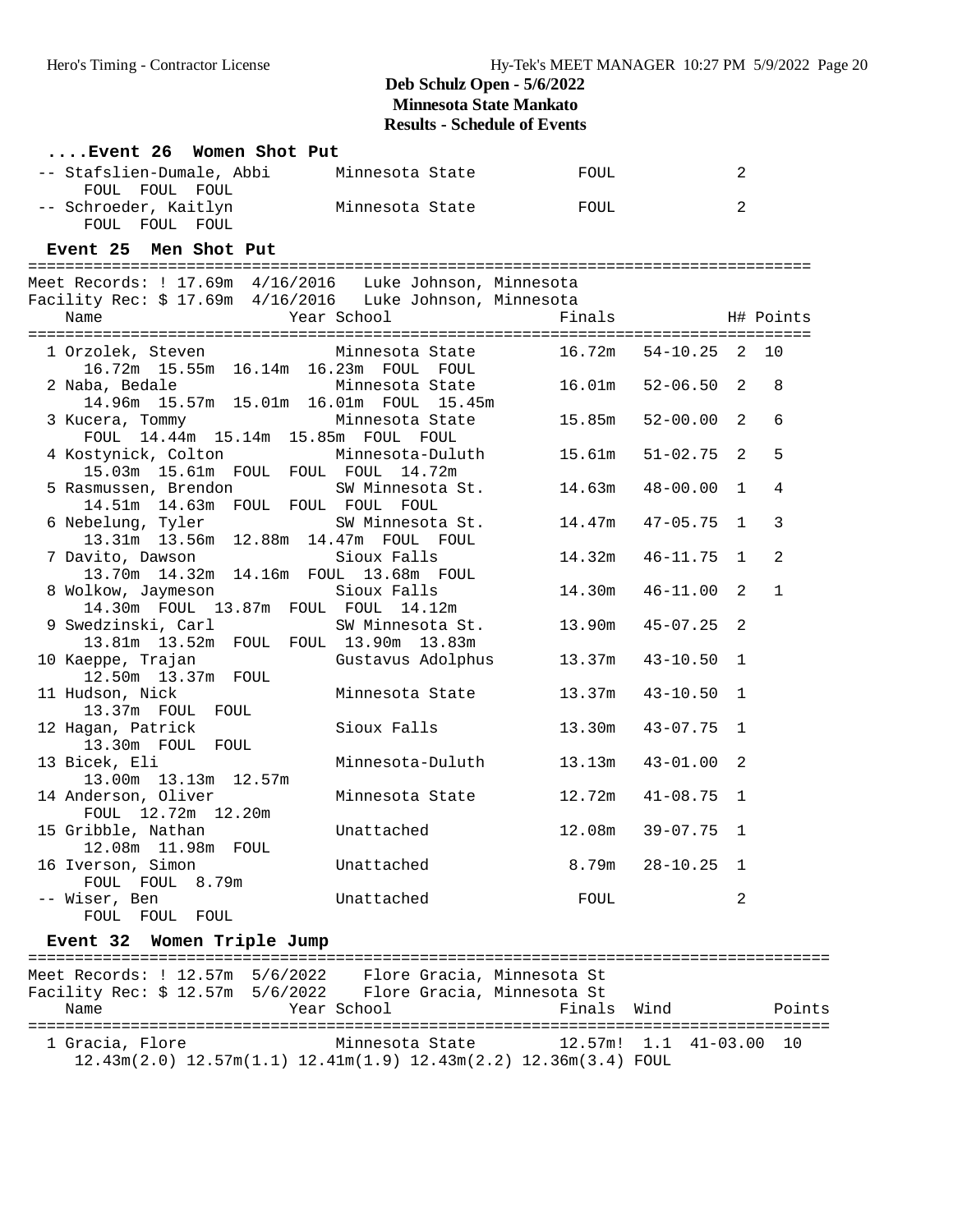| Event 32 Women Triple Jump |                                                                                                   |  |  |  |  |  |  |     |
|----------------------------|---------------------------------------------------------------------------------------------------|--|--|--|--|--|--|-----|
|                            | 2 Banks, Kaly (8.D.) 12.46m 2.9 40-10.50 8                                                        |  |  |  |  |  |  |     |
|                            | $11.95m(1.6)$ FOUL $12.46m(2.9)$ FOUL FOUL PASS                                                   |  |  |  |  |  |  |     |
|                            | 3 Neophytou, Stella Minnesota State 12.34m 1.8 40-06.00 6                                         |  |  |  |  |  |  |     |
|                            | $FOUL$ 12.30m(2.6) 12.34m(1.8) $FOUL$ FOUL FOUL                                                   |  |  |  |  |  |  |     |
|                            | 4 Buske, Parker 5t. Cloud State 12.20m 1.3 40-00.50                                               |  |  |  |  |  |  | - 5 |
|                            | $12.05m(1.8)$ $12.20m(1.3)$ FOUL $11.92m(0.6)$ $11.79m(2.7)$ $11.81m(2.0)$                        |  |  |  |  |  |  |     |
|                            | 5 Salemonsen, Kaja (augustana (S.D.) 12.11m 2.1 39-08.75 4                                        |  |  |  |  |  |  |     |
|                            | FOUL FOUL $11.96 \text{m}(2.8)$ $12.11 \text{m}(2.1)$ $11.80 \text{m}(2.1)$ $12.06 \text{m}(2.4)$ |  |  |  |  |  |  |     |
|                            | 6 Fabre, Analise 6 Fabre 2.5 38-08.25 3                                                           |  |  |  |  |  |  |     |
|                            | FOUL $11.79$ m $(2.5)$ $11.73$ m $(2.2)$ $11.55$ m $(2.6)$ $11.70$ m $(2.9)$ $11.78$ m $(2.7)$    |  |  |  |  |  |  |     |
|                            | 7 Newman, Jaci             Minnesota State         11.07m   3.8   36-04.00                        |  |  |  |  |  |  | -2  |
|                            | $11.07m(3.8)$ $10.82m(2.7)$ FOUL FOUL FOUL FOUL                                                   |  |  |  |  |  |  |     |
|                            | 8 Jones, Emily           Minnesota-Duluth       10.98m   2.3   36-00.25                           |  |  |  |  |  |  | 1   |
|                            | FOUL 10.98m(2.3) 10.90m(3.1) FOUL 10.93m(3.3) FOUL                                                |  |  |  |  |  |  |     |
|                            | 9 Selberg, Lillian     Gustavus Adolphus       9.02m   2.0   29-07.25                             |  |  |  |  |  |  |     |
|                            | $\texttt{FOUL}$ 9.02m(2.0) $\texttt{FOUL}$ $\texttt{FOUL}$ $\texttt{FOUL}$ $\texttt{FOUL}$        |  |  |  |  |  |  |     |
|                            | 10 Gaebe, Erica     Gustavus Adolphus       8.83m   1.3   28-11.75                                |  |  |  |  |  |  |     |
|                            | $FOUL$ $FOUL$ $8.83m(1.3)$                                                                        |  |  |  |  |  |  |     |
|                            | -- Kahl, Molly Minnesota State FOUL                                                               |  |  |  |  |  |  |     |
|                            | FOUL FOUL FOUL                                                                                    |  |  |  |  |  |  |     |

#### **Event 31 Men Triple Jump**

====================================================================================== Meet Records: ! 14.94m 4/22/2017 Elijah Calderon-Pitchford, Minnesota St Facility Rec: \$ 14.94m 4/22/2017 Elijah Calderon-Pitchford, Minnesota St Name **The Year School** The Points Points Chamber School The Points Points ====================================================================================== 1 Ukaobasi, Onyekachi Minnesota State 14.86m 4.1 48-09.00 10 14.81m(1.1) FOUL 14.86m(4.1) PASS PASS PASS 2 Ayobamidele, Stephen Minnesota State 14.23m 2.5 46-08.25 8 13.81m(0.6) FOUL 14.23m(2.5) FOUL FOUL FOUL 3 Clayton, Connor Augustana (S.D.) 13.91m 2.1 45-07.75 6 13.76m(2.3) FOUL FOUL FOUL 13.67m(2.8) 13.91m(2.1) 4 Caines, Mathew Minnesota-Duluth 13.74m 0.2 45-01.00 5 13.50m(2.5) 13.66m(4.4) 13.67m(3.6) FOUL 13.49m(2.7) 13.74m(0.2) 5 Subah, Isaiah Gustavus Adolphus 13.15m 2.6 43-01.75 4 13.00m(1.0) 13.10m(2.6) 12.65m(2.0) 12.65m(0.7) 13.15m(2.6) FOUL 6 Wallin, Cade Gustavus Adolphus 12.23m 2.4 40-01.50 3 FOUL 11.80m(2.0) 12.23m(2.4) 11.81m(2.6) 12.04m(2.3) 12.13m(0.2) 7 Montplaisir, Matthew Unattached 12.19m 2.6 40-00.00 2 11.80m(1.5) 11.84m(2.8) 12.07m(3.3) 12.14m(3.1) 12.19m(2.6) FOUL **Event 30 Women Discus Throw** ==================================================================================== Meet Records: ! 47.13m 2010 Liz Podominick, Unattached Facility Rec: \$ 47.13m 4/28/2010 Liz Podominick, Unattached Name The Year School The Finals H# Points ==================================================================================== 1 Doss, Tierra Bemidji State 45.09m 147-11 2 10 40.03m 43.43m 45.09m 41.41m 40.52m 40.87m 2 Battaforyen, Kate SW Minnesota St. 43.62m 143-01 2 8

3 Rath, Mack Minnesota State 42.22m 138-06 2 6

35.79m FOUL 41.17m FOUL 43.62m FOUL

42.22m 41.44m 41.21m FOUL FOUL 40.10m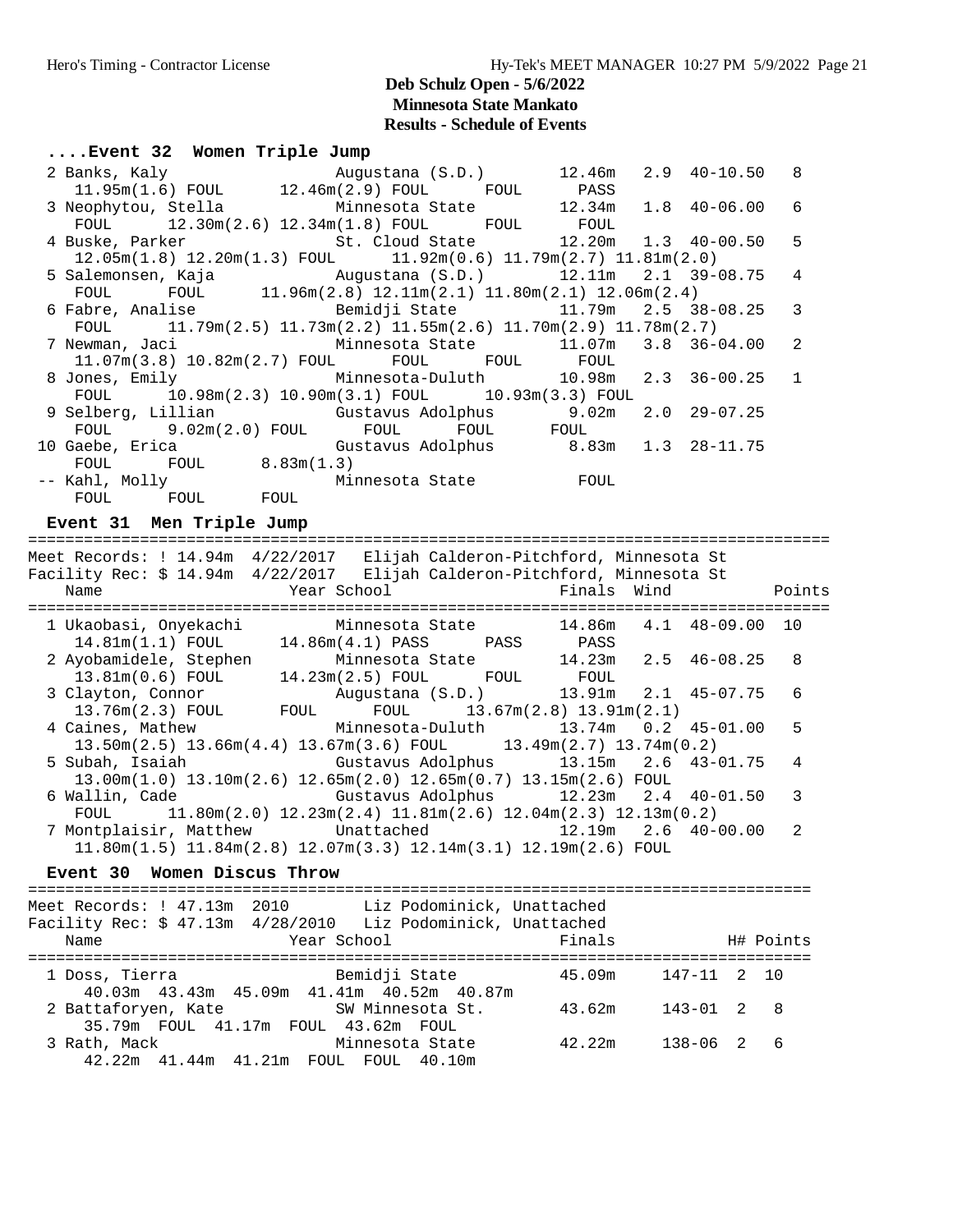| Event 30 Women Discus Throw                                                        |                         |        |              |              |                |
|------------------------------------------------------------------------------------|-------------------------|--------|--------------|--------------|----------------|
| 4 Fretag, Madeline 6 1.56m i36-04 2 5                                              |                         |        |              |              |                |
| 35.02m  41.56m  37.99m  38.39m  FOUL  FOUL                                         |                         |        |              |              |                |
| 5 Lindsey, Kamry Sioux Falls                                                       |                         | 41.30m | $135 - 06$ 2 |              | $\overline{4}$ |
| 41.30m FOUL 38.76m FOUL 34.41m 35.65m                                              |                         | 38.89m |              | $2^{1}$      | $\overline{3}$ |
| 6 Bengtson, MacKenzie Sioux Falls<br>38.78m FOUL 38.89m 38.38m 37.58m FOUL         |                         |        | 127-07       |              |                |
| 7 Glynn, Madison         Minnesota State                                           |                         | 37.67m | $123 - 07$ 2 |              | $\overline{2}$ |
| 34.30m 36.17m 37.67m 35.83m 36.19m FOUL                                            |                         |        |              |              |                |
|                                                                                    |                         | 37.48m | $122 - 11$ 1 |              | $\mathbf{1}$   |
| 8 Olson-Sola, Annalee Gustavus Adolphus<br>35.31m 35.72m 37.48m 31.95m FOUL 36.54m |                         |        |              |              |                |
| 9 Sanford, Nadia                                                                   | SW Minnesota St.        | 36.23m | $118 - 10$ 1 |              |                |
| 35.77m 31.11m 33.56m 36.23m FOUL FOUL                                              |                         |        |              |              |                |
| 10 Hughes, Morgan                                                                  | SW Minnesota St.        | 34.66m | $113 - 08$ 1 |              |                |
| FOUL 34.66m 34.42m                                                                 |                         |        |              |              |                |
| 11 Becher, Janae                                                                   | Augustana (S.D.) 33.21m |        | $108 - 11$ 1 |              |                |
| 33.21m FOUL 29.22m                                                                 |                         |        |              |              |                |
| 12 Klun, Madeline                                                                  | Minnesota-Duluth        | 32.84m | $107 - 09$ 1 |              |                |
| 32.84m FOUL 31.12m                                                                 |                         |        |              |              |                |
| 13 Rasmussen, Kristen                                                              | Bemidji State           | 32.62m | $107 - 00$   | $\mathbf{1}$ |                |
| 31.47m 32.62m 26.73m                                                               |                         |        |              |              |                |
| 14 VanOsdel, Kayla                                                                 | Sioux Falls             | 32.37m | $106 - 02$ 1 |              |                |
| 30.17m  FOUL  32.37m                                                               |                         |        |              |              |                |
| 15 Hoernemann, Chelsea                                                             | Gustavus Adolphus       | 30.69m | $100 - 08$ 1 |              |                |
| 29.54m 30.69m 28.25m                                                               |                         |        |              |              |                |
| 16 Taylor, Katie                                                                   | Minnesota State         | 30.27m | $99 - 04$ 2  |              |                |
| FOUL FOUL 30.27m                                                                   | Minnesota-Duluth        | 28.29m | $92 - 10$    | 1            |                |
| 17 Thompson, Adrianne<br>26.40m 28.29m 25.68m                                      |                         |        |              |              |                |
| 18 Hawk, Kennedy                                                                   | Minnesota-Duluth        | 28.04m | $92 - 00$    | $\mathbf{1}$ |                |
| FOUL FOUL 28.04m                                                                   |                         |        |              |              |                |
| -- Hertz, Emma                                                                     | Sioux Falls             | FOUL   |              | 2            |                |
| FOUL FOUL FOUL                                                                     |                         |        |              |              |                |

#### **Event 29 Men Discus Throw**

#### ====================================================================================

Meet Records: ! 54.97m 4/16/2016 Sam Elsner, Minnesota

| Facility Rec: \$ 54.97m 4/16/2016 Sam Elsner, Minnesota<br>Year School<br>Name | Finals H# Points |                |                |
|--------------------------------------------------------------------------------|------------------|----------------|----------------|
|                                                                                |                  |                |                |
| 1 Aguilera, Carter 61 Minnesota State 53.87m                                   |                  | 176-09 2 10    |                |
| 51.42m 53.32m 52.05m 48.60m 53.87m FOUL                                        |                  |                |                |
| 2 Hiatt, Tyler Sioux Falls 49.94m                                              |                  | $163 - 10$ 2 8 |                |
| 39.13m 46.33m 49.02m 49.94m 48.16m FOUL                                        |                  |                |                |
| 3 Kostynick, Colton       Minnesota-Duluth         48.43m                      |                  | 158-11 2 6     |                |
| 47.80m  48.43m  45.63m  FOUL  47.97m  FOUL                                     |                  |                |                |
| 4 Anderson, Oliver 19, Minnesota State 45.51m                                  |                  | 149-04 1 5     |                |
| 43.69m  43.35m  45.51m  FOUL  FOUL  FOUL                                       |                  |                |                |
| 5 Hagan, Patrick Sioux Falls                                                   | 44.35m           | 145-06 2       | $\overline{4}$ |
| FOUL 43.27m FOUL 42.06m FOUL 44.35m                                            |                  |                |                |
| 6 Anvid, Deekon SW Minnesota St.                                               | 42.66m           | $139-11$ 2 3   |                |
| 41.88m  42.24m  38.55m  39.36m  42.66m  FOUL                                   |                  |                |                |
| 7 Gag, Connor                           Gustavus Adolphus                      | 42.66m           | 139-11 2       | $\mathcal{D}$  |
| 41.34m FOUL 42.66m FOUL 38.81m FOUL                                            |                  |                |                |
| 8 Wolkow, Jaymeson                       Sioux Falls                 42.59m    |                  | 139-09 2       | $\overline{1}$ |
| 40.77m  42.59m  41.75m  FOUL  42.42m  40.97m                                   |                  |                |                |